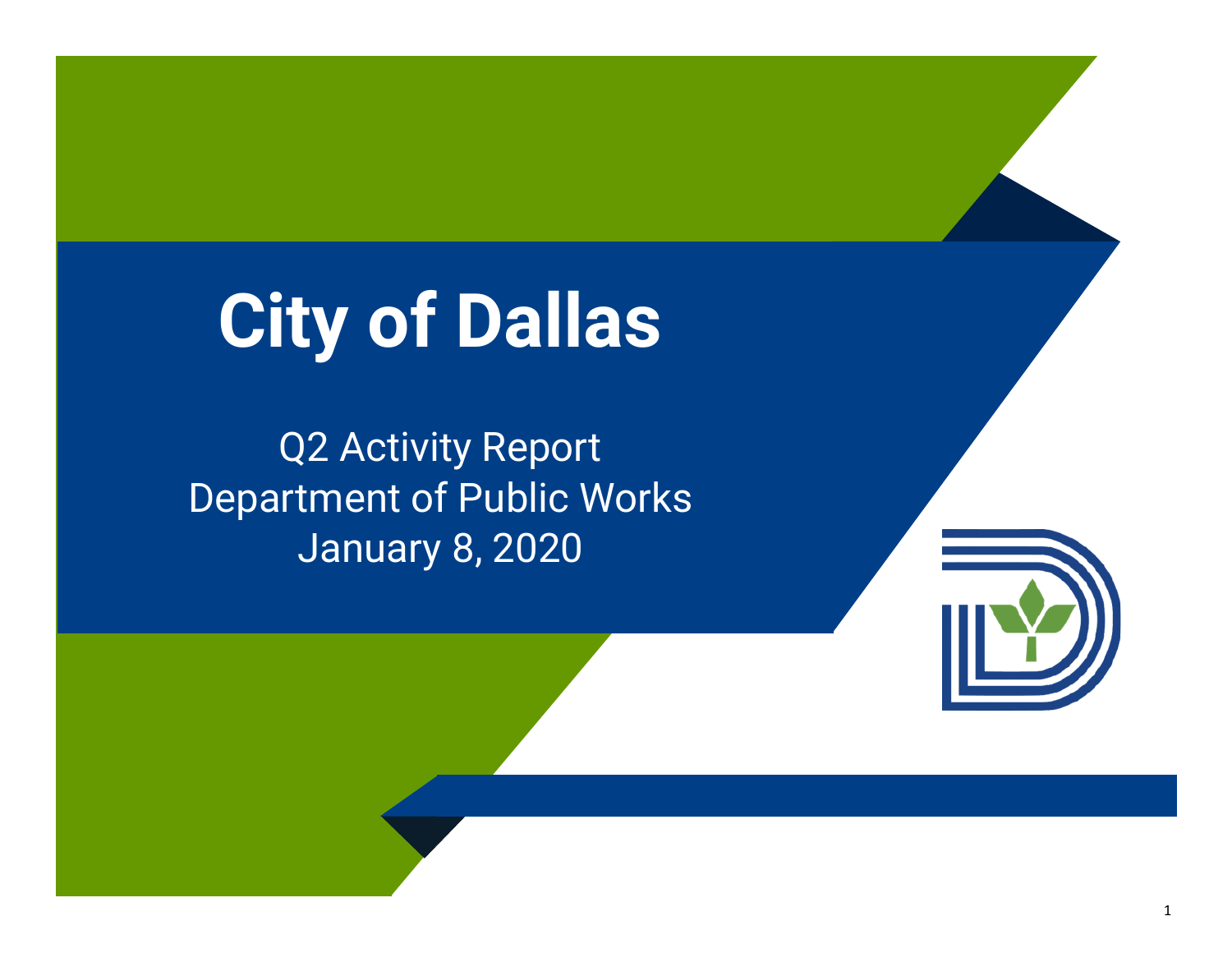## **Table of Contents**

**1)Report Summary 2)Selection Criteria 3)Additional Information**

#### **4)Activity By District**

|    | a. District 1         | pg. 6  |
|----|-----------------------|--------|
|    | <b>b.</b> District 2  | pg. 7  |
|    | c. District 3         | pg. 9  |
|    | d. District 4         | pg. 10 |
|    | e. District 5         | pg. 11 |
|    | f. District 6         | pg. 12 |
|    | g. District 7         | pg. 13 |
|    | h. District 8         | pg. 14 |
|    | i. District 9         | pg. 15 |
|    | <i>i.</i> District 10 | pg. 16 |
|    | k. District 11        | pg. 17 |
| L. | <b>District 12</b>    | pg. 18 |
|    | m. District 13        | pg. 19 |
|    | n. District 14        | pg. 20 |



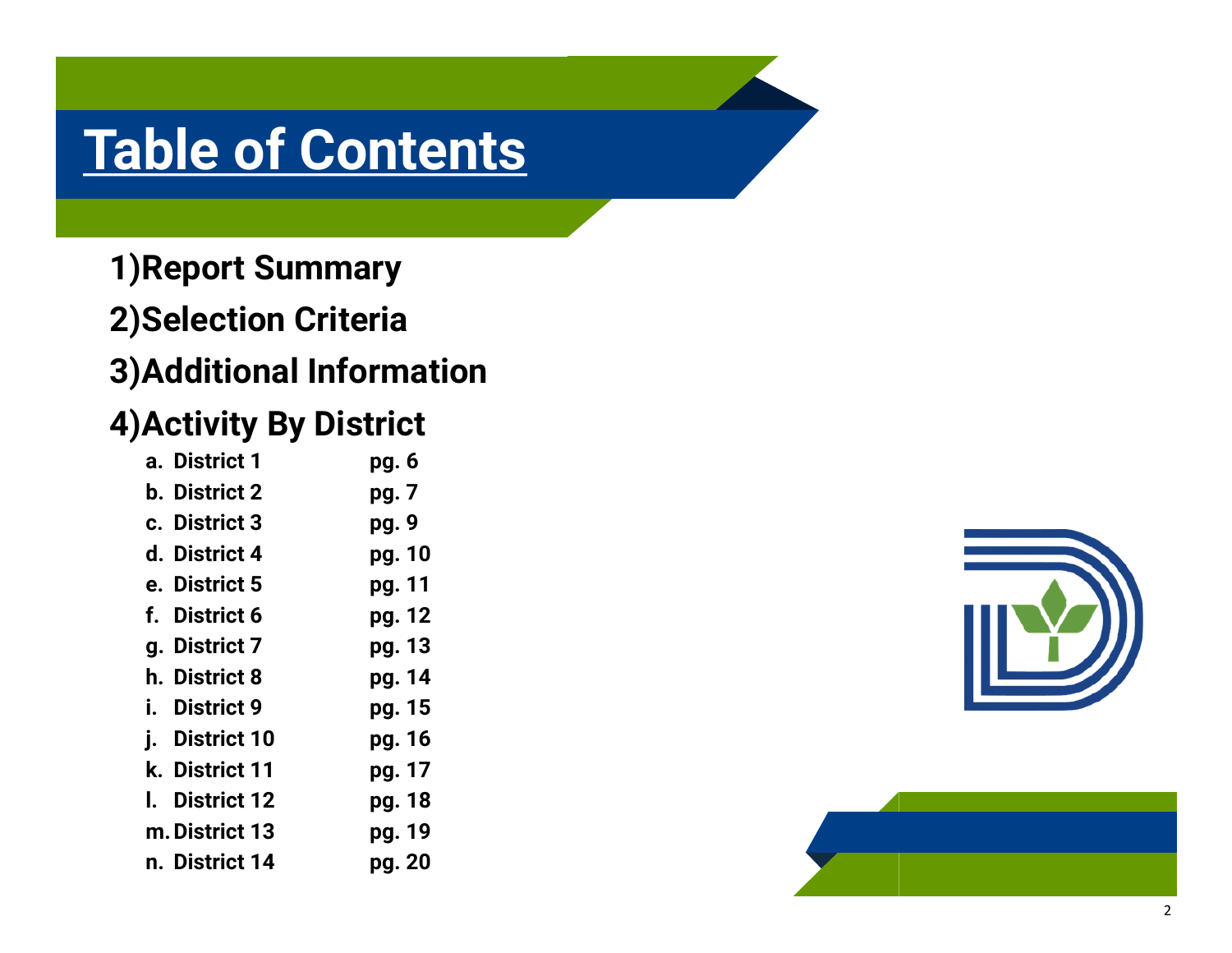### **1. Report Summary**

To facilitate greater transparency between the Department of Public Works, Dallas City Council and the general public, the Department of Public Works has created this quarterly activity report that compiles all "**active and scheduled"** maintenance, repair and reconstruction projects for Q2 2020.

The items listed include all Street Maintenance, Sidewalk Maintenance, Alley Maintenance, Unimproved Alley Program and Capital Improvement projects, including those that are part of the 2017 *Dallas Bond Program* and those associated with the *Five-Year Infrastructure Management Program* (IMP) FY 2020-2024, between the dates of January 1 and March 31, 2020.

Please note that the scheduled starting and ending dates listed in this report may not reflect the actual outcome and are subject to change based on various factors, including but not limited to; 3-1-1 service request volume, inclement weather, utility conflicts, crew availability and other unforeseen factors.



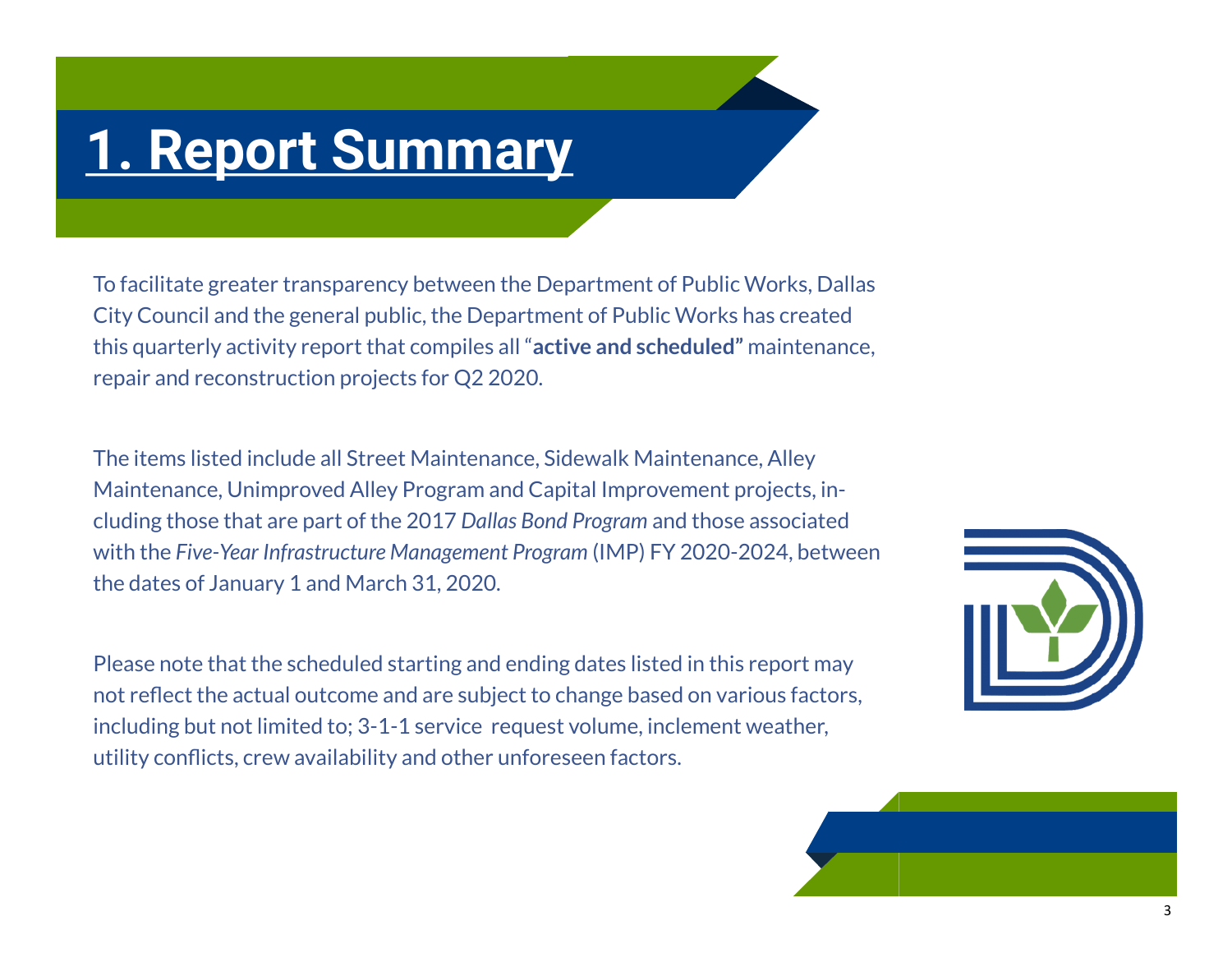### **2. Selection Criteria**

For clarity, **"active and scheduled"** refers to any street projects that are under construction or are expected to start construction between the dates of January 1 and March 31, 2019.

**Active projects that are currently under design or that have not started construction are not included in this report.**

Data shown reflects the most up-to-date available information from the Department of Public Works as of December 31, 2019. Projects that take place in multiple City Districts will be listed individually in both Districts.



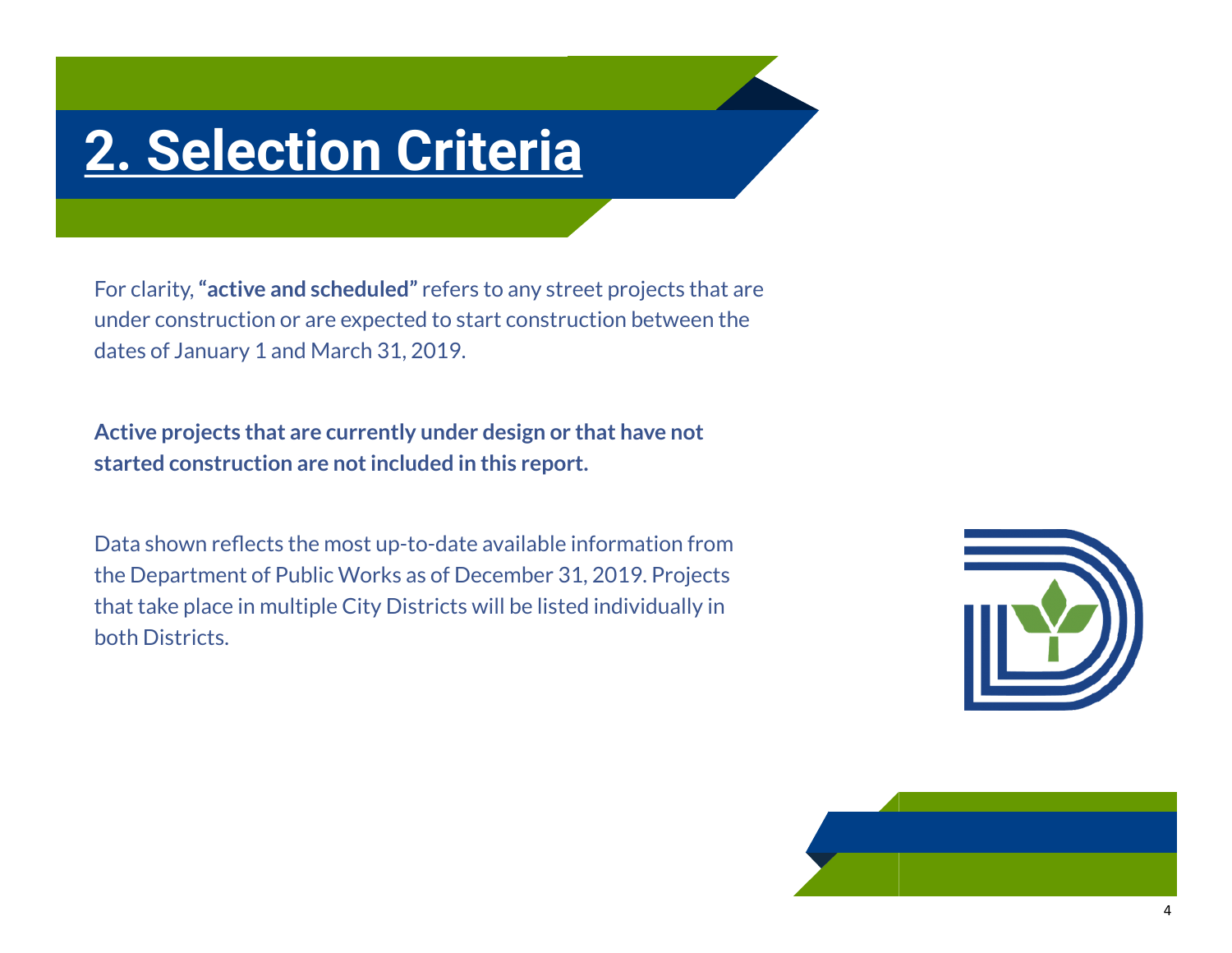# **3. Additional Information**

To find the most current information related to projects listed in this report, please visit the **Data and Maps** section of the Public Works page on the City of Dallas website:

#### **[https://www.dallascityhall.com/departments/public](https://www.dallascityhall.com/departments/public-works/Pages/Data-and-Maps.aspx)-works/Pages/Data**

**-and-[Maps.aspx](https://www.dallascityhall.com/departments/public-works/Pages/Data-and-Maps.aspx)**

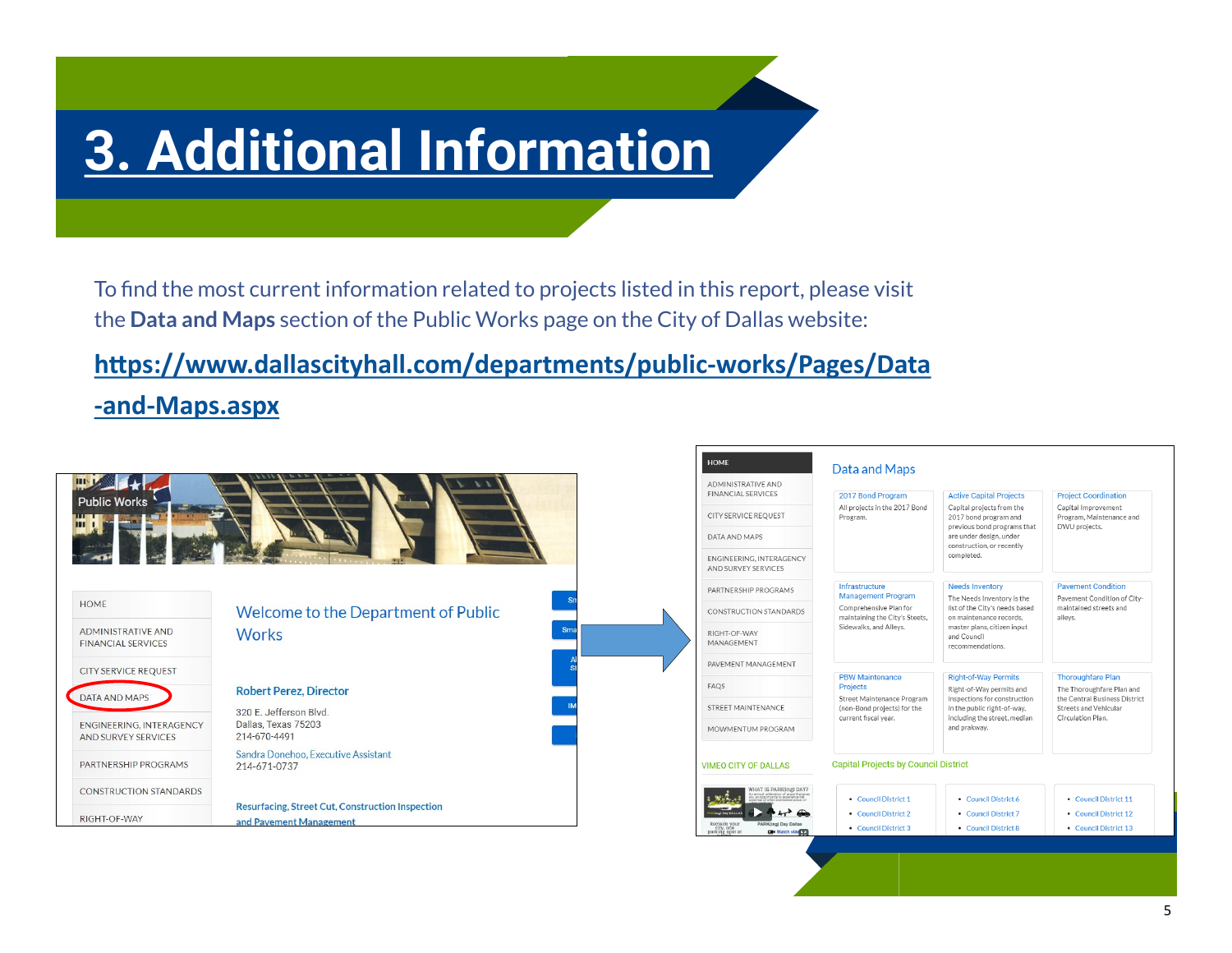# **4. Activity By District**

| <b>Project Name/</b><br><b>Type</b>      | <b>Project Location</b>                                                    | <b>Project Manager</b> | % Complete | <b>Scheduled</b><br><b>Start</b> | <b>Scheduled</b><br><b>Finish</b> |  |  |
|------------------------------------------|----------------------------------------------------------------------------|------------------------|------------|----------------------------------|-----------------------------------|--|--|
|                                          | <b>Street Maintenance Projects (non-Bond)</b>                              |                        |            |                                  |                                   |  |  |
| Full-Depth Asphalt                       | 900 W Colorado Blvd, from Rainbow Dr to Turner Ave                         | Williams, Jerry        | 95%        | 12/03/19                         | 03/03/20                          |  |  |
| Full-Depth Asphalt                       | 2000-2300 Kessler Pkwy, from N Edgefield Ave to W Colorado Blvd            | Williams, Jerry        | 95%        | 12/03/19                         | 03/03/20                          |  |  |
| <b>AOC</b>                               | 900-1000 S Waverly Dr, from Burlington Blvd to W Clarendon Dr              | McGonnigil, Kenneth    | 25%        | 10/18/19                         | 01/16/20                          |  |  |
| Full-Depth Asphalt                       | 3300 Grafton Ave, from S Westmoreland Rd to Shasta Ave                     | Williams, Jerry        | 3%         | 12/20/19                         | 03/20/20                          |  |  |
| <b>2017 Bond Projects</b>                |                                                                            |                        |            |                                  |                                   |  |  |
| Streetscape/ Urban<br>Design             | Bishop Ave, from 10th St to Jefferson Blvd                                 | Lap Trinh              | 0%         | 1/21/2020                        | Sep. 2020                         |  |  |
|                                          | <b>Other Capital Projects</b>                                              |                        |            |                                  |                                   |  |  |
| Intergovernmental<br>Partnership Project | Polk St/Tyler St Roundabouts                                               | Lap Trinh              | 0%         | 1/21/2020                        | Feb. 2021                         |  |  |
| Complete Street Project                  | Davis Street, from Beckley Ave to Hampton Road                             | Horace Pizzarello      | 80%        | 3/18/2019                        | March 2020                        |  |  |
|                                          | <b>Unimproved Alley Projects</b>                                           |                        |            |                                  |                                   |  |  |
| Alley Improvement                        | 2807-2835 W Colorado Blvd, from Westmount Ave to Hartsdale Dr              | Rose, Ricky            | 0%         | N/A                              | March 2020                        |  |  |
| Alley Improvement                        | 2103-2219 W Illinois Ave, from S Montreal Ave to Hollywood Ave             | Rose, Ricky            | 0%         | N/A                              | March 2020                        |  |  |
| Alley Improvement                        | 1402-1512 Mountain Lake Rd, from S Edgefield Ave to Tennessee Ave          | Rose, Ricky            | 0%         | N/A                              | March 2020                        |  |  |
| Alley Improvement                        | 1702-1830 Mountain Lake Rd, from Rugged Dr to S Waverly Dr                 | Rose, Ricky            | 0%         | N/A                              | March 2020                        |  |  |
| Alley Improvement                        | 2103-2219 Mountain Lake Rd, from S Montreal Ave to Hollywood Ave           | Rose, Ricky            | 0%         | N/A                              | March 2020                        |  |  |
| Alley Improvement                        | 4005-4131 Poinsettia Dr, from Dryden Dr to Andrews St                      | Rose, Ricky            | 0%         | N/A                              | March 2020                        |  |  |
| Alley Improvement                        | 2233-2241 Riviera Dr, from Rockford Dr to W Illinois Ave                   | Rose, Ricky            | 0%         | N/A                              | March 2020                        |  |  |
| Alley Improvement                        | 2734-2740 Texas Dr, from end of concrete at 2730 Texas Dr to 2740 Texas Dr | Rose, Ricky            | 0%         | N/A                              | March 2020                        |  |  |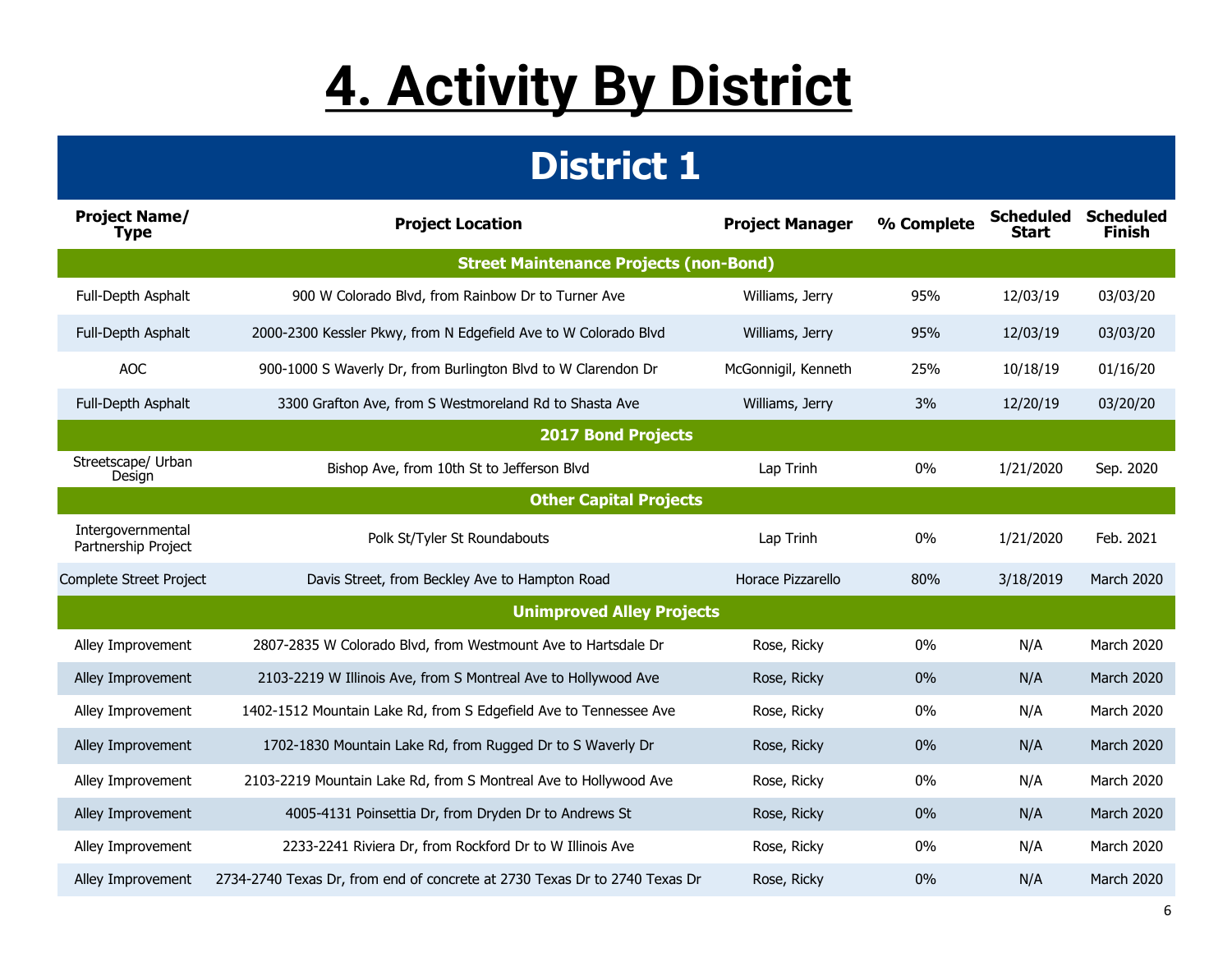| <b>Project Name/Type</b>       | <b>Project Location</b>                                          | <b>Project Manager % Complete</b> |       | <b>Scheduled</b><br>Start | <b>Scheduled</b><br><b>Finish</b> |
|--------------------------------|------------------------------------------------------------------|-----------------------------------|-------|---------------------------|-----------------------------------|
|                                | <b>Street Maintenance Projects (non-Bond)</b>                    |                                   |       |                           |                                   |
| <b>Street Rehabilitation</b>   | 900-1000 Fletcher St, from Parry Ave to S Haskell Ave            | Williams, Jerry                   | 4%    | 12/17/19                  | 3/03/20                           |
| Full Depth Asphalt             | 4800 Upshur St, from S Fitzhugh Ave to Rowan Ave                 | Williams, Jerry                   | 95%   | 10/23/19                  | 01/24/20                          |
|                                | <b>2017 Bond Projects</b>                                        |                                   |       |                           |                                   |
| Complete Street<br>Improvement | Cedar Springs Ave, from Douglas to Oak Lawn Ave                  | Kevin Taylor                      | N/A   | 10/28/2019                | May 2020                          |
| <b>Street Reconstruction</b>   | Bombay Ave, from Huron Dr to Thurston Dr                         | Ridwan Naife                      | N/A   | 3/16/2020                 | May 2021                          |
| <b>Street Reconstruction</b>   | Fillmore Dr, from Empire Central to Lockhaven Dr                 | Ridwan Naife                      | N/A   | 3/16/2020                 | May 2021                          |
| <b>Street Reconstruction</b>   | Lenel Pl, from Clover Ln to Wemdon Dr                            | Lap Trinh                         | $0\%$ | 3/16/2020                 | March 2022                        |
| Alley Reconstruction           | 2503-2623 W Lovers Ln & 2502-2614 W Amherst Ave                  | Jose Lopez                        | 0%    | 3/30/2020                 | May 2021                          |
| Alley Reconstruction           | 3703-3771 Cortez Dr & 3702-3770 Durango Dr                       | Dhiyaa Tohme                      | $0\%$ | 3/30/2020                 | May 2021                          |
| Alley Reconstruction           | 4503-4535 Live Oak St & 4514-4522 Bryan St                       | Jose Lopez                        | 0%    | 3/30/2020                 | May 2021                          |
| <b>Alley Reconstruction</b>    | 503-511 N Prairie Ave & 4721-4721 Tremont St                     | Jose Lopez                        | $0\%$ | 3/30/2020                 | May 2021                          |
| Alley Reconstruction           | 5100-5152 Lahoma St & 5101-5147 N Hall St                        | Jose Lopez                        | 0%    | 3/30/2020                 | May 2021                          |
| Alley Reconstruction           | 5300-5358 Willis Ave & 5303-5355 Richard Ave                     | Jose Lopez                        | 0%    | 3/30/2020                 | May 2021                          |
| <b>AOC</b>                     | Alma St, from Cockrell Ave to End of Pavement                    | Christopher Lutz                  | N/A   | N/A                       | March 2020                        |
| Partial Reconstruction         | Barry Ave, from EGrand Ave to Ware St                            | Christopher Lutz                  | N/A   | N/A                       | March 2020                        |
| Partial Reconstruction         | Burlew St, from Bryan St to San Jacinto St (School 1 block away) | Christopher Lutz                  | N/A   | N/A                       | <b>March 2020</b>                 |
| <b>Street Resurfacing</b>      | Brown St, from Shelby Ave to Reagan St                           | Christopher Lutz                  | N/A   | N/A                       | March 2020                        |
| <b>Street Resurfacing</b>      | Fairmount St, from Shelby Ave to Regan St                        | Christopher Lutz                  | N/A   | N/A                       | March 2020                        |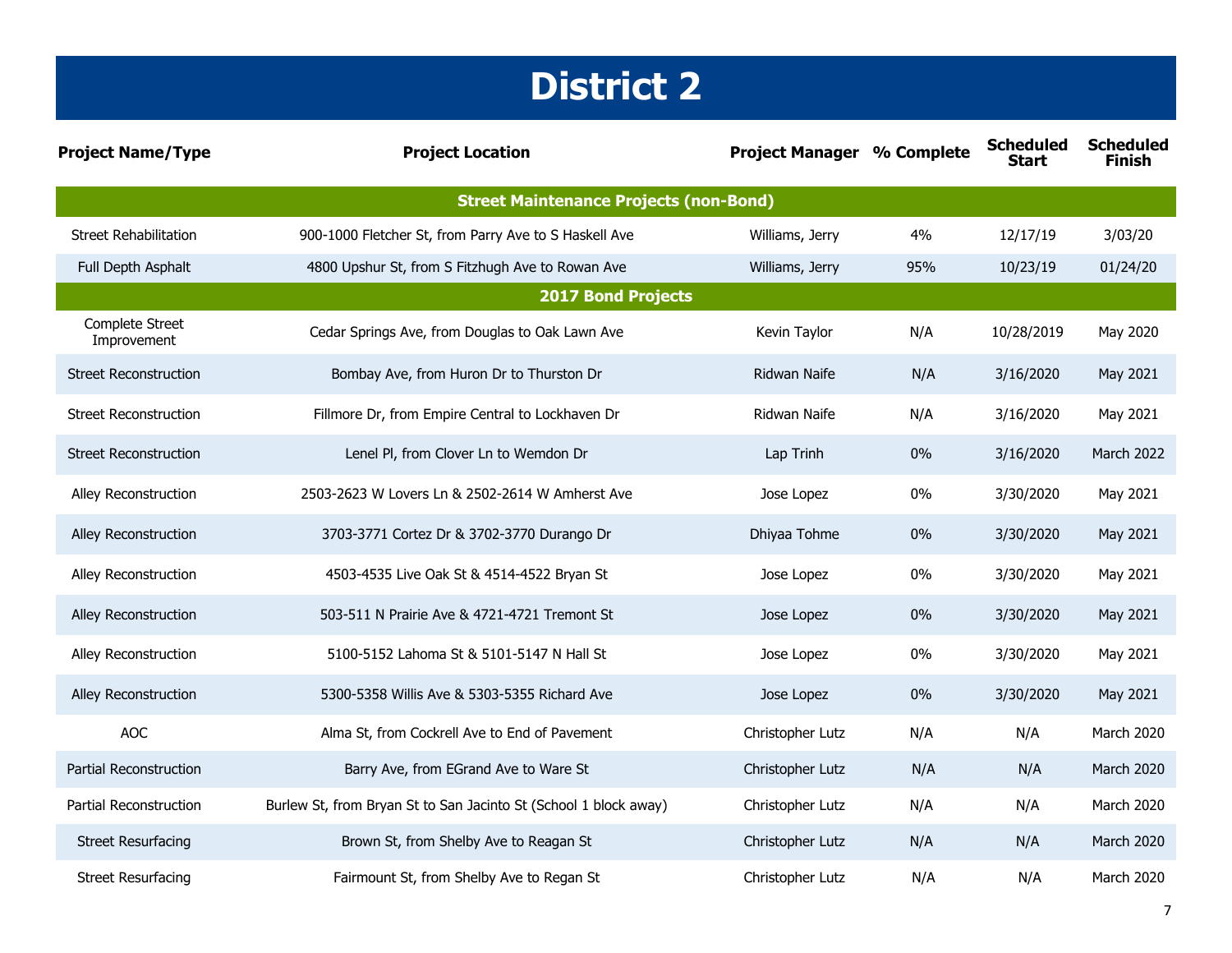### **District 2 (Cont.)**

| <b>Project Name/Type</b>        | <b>Project Location</b>                           | <b>Project Manager % Complete</b> |     | <b>Scheduled</b><br>Start | <b>Scheduled</b><br><b>Finish</b> |
|---------------------------------|---------------------------------------------------|-----------------------------------|-----|---------------------------|-----------------------------------|
|                                 | <b>2017 Bond Projects</b>                         |                                   |     |                           |                                   |
| <b>AOC</b>                      | Delano Pl, from N Haskell Ave to N Peak St        | Christopher Lutz                  | N/A | N/A                       | <b>March 2020</b>                 |
| <b>AOC</b>                      | Pryor St, from Main St to Commerce St             | Christopher Lutz                  | N/A | N/A                       | <b>March 2020</b>                 |
| <b>Partial Reconstruction</b>   | Ring St, from E Grand Ave to Hay St               | Christopher Lutz                  | N/A | N/A                       | <b>March 2020</b>                 |
| <b>AOC</b>                      | Roseland Ave, from N Peak St to Ashby St          | Christopher Lutz                  | N/A | N/A                       | March 2020                        |
| <b>Partial Reconstruction</b>   | N St Mary Ave, from Columbia Ave to N Munger Blvd | Christopher Lutz                  | N/A | N/A                       | March 2020                        |
| <b>AOC</b>                      | Worth St, from N Haskell Ave to N Peak St         | Christopher Lutz                  | N/A | N/A                       | March 2020                        |
|                                 | <b>Other Capital Projects</b>                     |                                   |     |                           |                                   |
| Thoroughfares                   | Central Blvd, from Commerce to Live Oak           | <b>Matthew Stevens</b>            | 90% | N/A                       | Feb. 2020                         |
| Thoroughfares                   | Pearl Street, from Commerce to Live Oak           | <b>Matthew Stevens</b>            | 90% | N/A                       | Feb. 2020                         |
| Thoroughfares                   | Live Oak, from Olive to Central Blvd              | <b>Matthew Stevens</b>            | 90% | N/A                       | Feb. 2020                         |
| <b>Street Resurfacing</b>       | Henderson Ave (N) from Richard to Ross            | Orlando Maffei                    | 60% | 3/25/2019                 | <b>March 2020</b>                 |
| <b>Complete Streets</b>         | Henderson St from US 75 to Ross Ave               | Orlando Maffei                    | 60% | 3/25/2019                 | March 2020                        |
| <b>Complete Streets</b>         | Cedar Springs Ave, from Douglas to Oak Lawn Ave   | Kevin Taylor                      | N/A | 10/28/2019                | May 2020                          |
| Bridge Repair &<br>Modification | <b>Houston Street Viaduct</b>                     | Lap Trinh                         | 90% | 9/6/2016                  | April 2020                        |
|                                 | <b>Unimproved Alley Projects</b>                  |                                   |     |                           |                                   |

No Alley Improvement Projects scheduled at this time.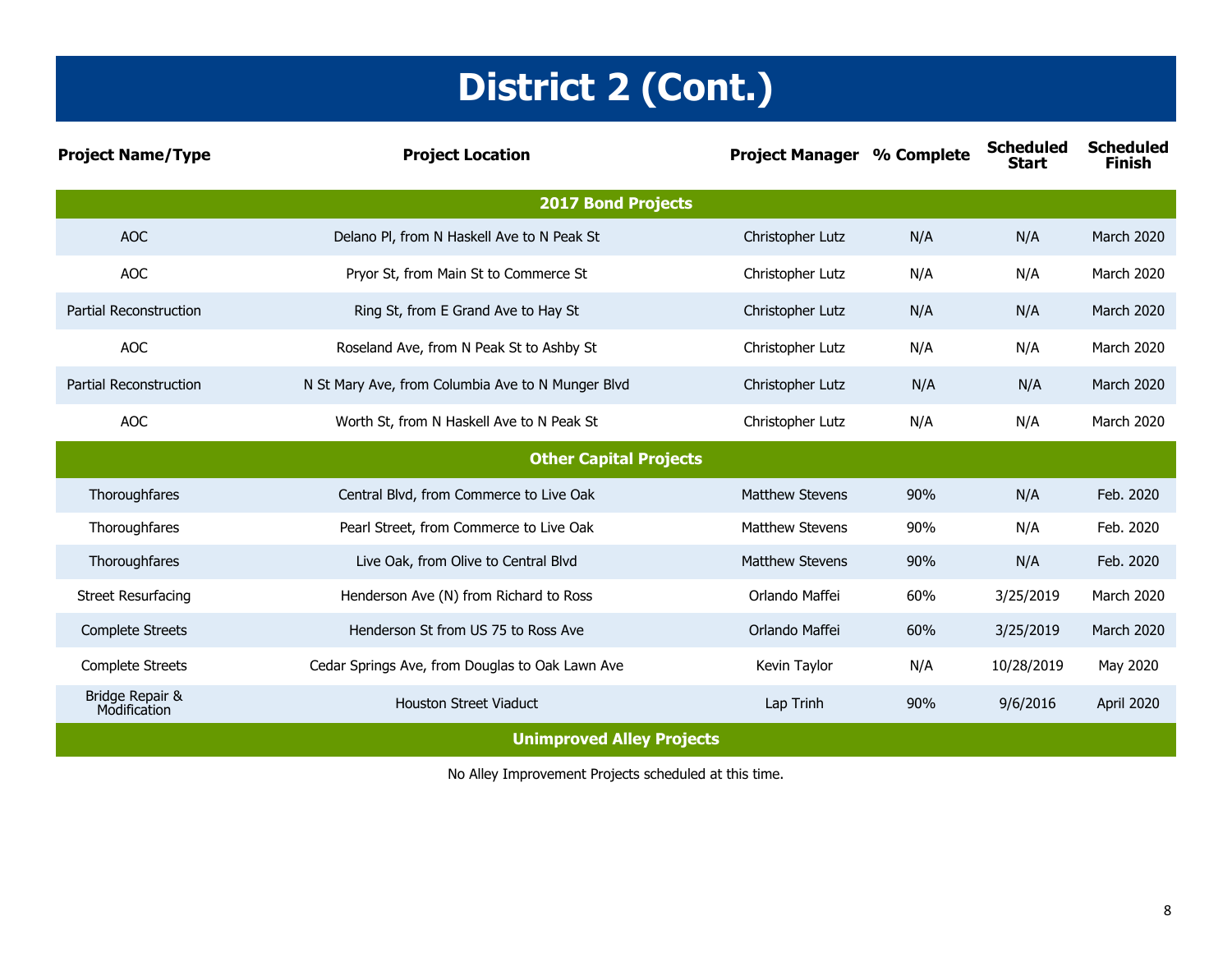| <b>Project Name/</b><br><b>Type</b> | <b>Project Location</b>                                                   | <b>Project Manager % Complete</b> |     | <b>Scheduled</b><br>Start | <b>Scheduled</b><br><b>Finish</b> |
|-------------------------------------|---------------------------------------------------------------------------|-----------------------------------|-----|---------------------------|-----------------------------------|
|                                     | <b>Street Maintenance Projects (non-Bond)</b>                             |                                   |     |                           |                                   |
| Street Rehabilitation               | 3500 Britt St, from Margewood Dr to Millar Dr                             | Williams, Jerry                   | 75% | 12/10/19                  | 03/10/20                          |
| Street Rehabilitation               | 2600 Chalmers St, from W Illinois Ave to Engle Ave                        | Williams, Jerry                   | 75% | 12/10/19                  | 03/10/20                          |
| Full-Depth Asphalt                  | 6000-6100 Tyrone Dr, from S Ledbetter Dr to Farnsworth Dr                 | Williams, Jerry                   | 25% | 12/20/19                  | 03/20/20                          |
| <b>Partial Reconstruction</b>       | 4600-4700 Country Creek Dr, from S Walton Walker Blvd to Country Creek Ct | McGonnigil, Kenneth               | 25% | 10/22/19                  | 01/20/20                          |
| Partial Reconstruction              | 4500-4600 Half Crown Dr, from S Westmoreland Rd to Bronze Way             | McGonnigil, Kenneth               | 25% | 11/06/19                  | 02/04/20                          |
| Full-Depth Asphalt                  | 4500-4600 Cedar Path Dr, Western Park Dr to Knoxville St                  | Williams, Jerry                   | 3%  | 12/20/19                  | 03/20/20                          |
| Full-Depth Asphalt                  | 5100 Frio Dr, from E Ledbetter Dr to Arden Rd                             | Williams, Jerry                   | 3%  | 12/16/19                  | 03/16/20                          |
|                                     | <b>2017 Bond Projects</b>                                                 |                                   |     |                           |                                   |
| <b>AOC</b>                          | Bonnywood Ln, from S Hampton Rd to Wayland Dr                             | Christopher Lutz                  | N/A | N/A                       | March 2020                        |
| <b>AOC</b>                          | S Franklin St, from W Kiest Blvd to Southwood Dr                          | Christopher Lutz                  | N/A | N/A                       | March 2020                        |
|                                     | <b>Other Capital Projects</b>                                             |                                   |     |                           |                                   |

No other scheduled Capital Improvement Projects at this time.

|                   | <b>Unimproved Alley Projects</b>                        |             |    |     |            |
|-------------------|---------------------------------------------------------|-------------|----|-----|------------|
| Alley Improvement | 2503-2577 Engle Ave, from S Frankllin St to Chalmers St | Rose, Ricky | 0% | N/A | March 2020 |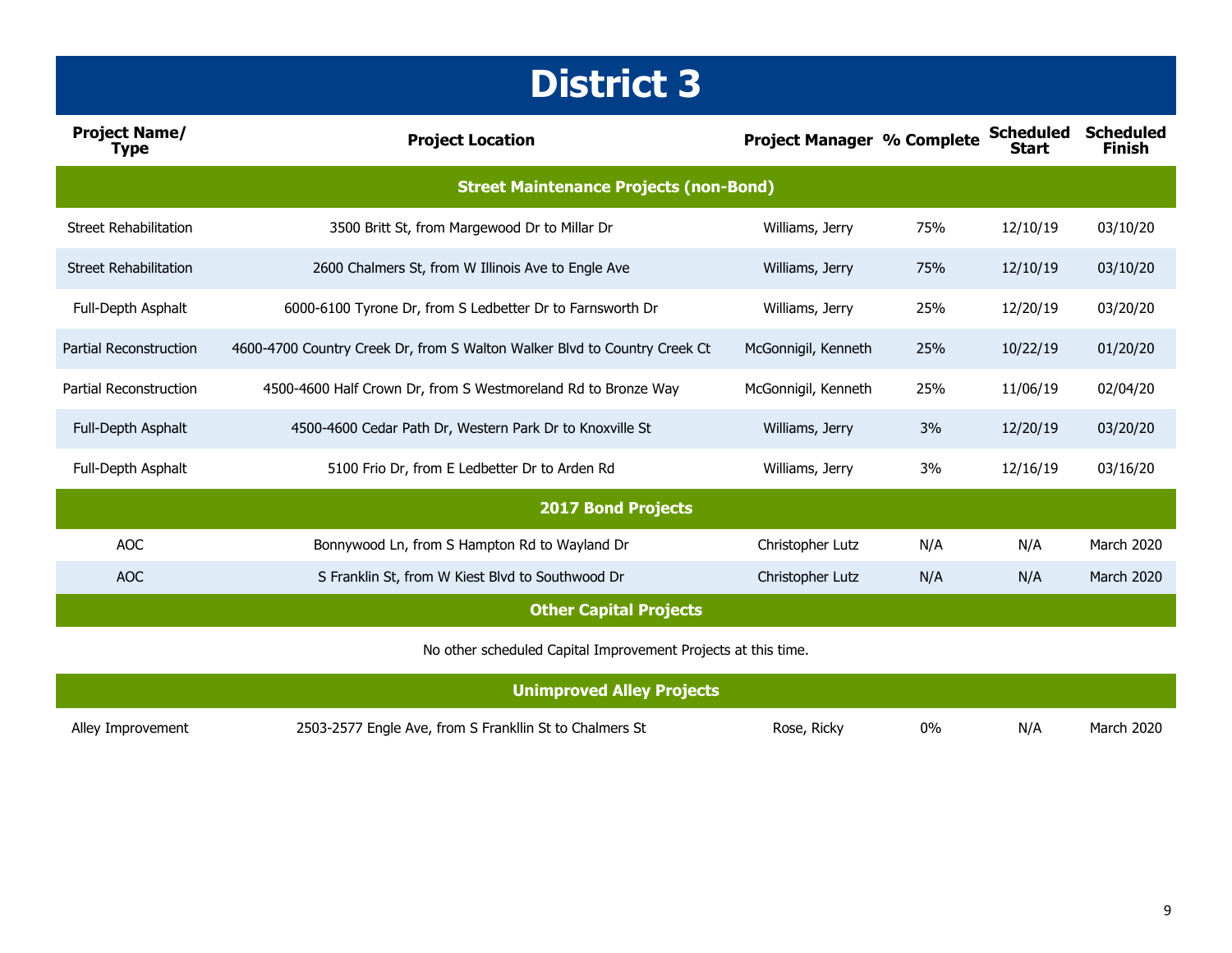| <b>Project Name/Type</b>     | <b>Project Location</b>                                                                                                                                               | <b>Project</b><br><b>Manager</b> | % Complete | <b>Scheduled Scheduled</b><br>Start | <b>Finish</b>     |
|------------------------------|-----------------------------------------------------------------------------------------------------------------------------------------------------------------------|----------------------------------|------------|-------------------------------------|-------------------|
|                              | <b>Street Maintenance Projects (non-Bond)</b>                                                                                                                         |                                  |            |                                     |                   |
| <b>AOC</b>                   | 2500-2700 E Illinois Ave, from alley approx. 300 ft. east of Skylark Dr to<br>Parrot St                                                                               | McGonnigil, Kenneth              | 25%        | 12/03/19                            | 03/02/20          |
| <b>AOC</b>                   | 1300 Seevers Ave, from South Shore Dr to Appian Way                                                                                                                   | McGonnigil, Kenneth              | 25%        | 10/18/19                            | 01/16/20          |
| <b>Street Rehabilitation</b> | 1700-3000 Sargent Rd, from Southerland Ave to E Oveton Rd                                                                                                             | Williams, Jerry                  | 25%        | 10/14/19                            | 01/14/20          |
| <b>Street Resurfacing</b>    | 200-300 E Pembroke Ave, from Rockwood St to S Storey St                                                                                                               | Williams, Jerry                  | 25%        | 10/15/19                            | 01/15/20          |
| Full-Depth Asphalt           | 3100 Maryland Ave, from E Corning Ave to E Kiest Blvd                                                                                                                 | Williams, Jerry                  | 3%         | 12/16/19                            | 03/16/20          |
| <b>Street Rehabilitation</b> | 2800 Alex St, from Dead-end to Childers St                                                                                                                            | Williams, Jerry                  | 3%         | 10/08/19                            | 01/08/20          |
|                              | <b>2017 Bond Projects</b>                                                                                                                                             |                                  |            |                                     |                   |
| <b>Street Reconstruction</b> | Anzio Cir from Garapan Dr to S Polk St                                                                                                                                | Sam Haile                        | $0\%$      | March 2020                          | Aug. 2021         |
| <b>Street Reconstruction</b> | E Corning Ave from Arizona to S Marsalis Ave                                                                                                                          | Sam Haile                        | 0%         | March 2020                          | Aug. 2021         |
|                              | <b>Other Capital Projects</b>                                                                                                                                         |                                  |            |                                     |                   |
| <b>Street Reconstruction</b> | Hampton Rd, from Ledbetter Rd to south of Crow Creek Dr                                                                                                               | Tony Payberah                    | $0\%$      | 3/15/2020                           | Jan. 2021         |
| <b>Street Reconstruction</b> | Bonnie View, from Overton to Springview                                                                                                                               | Kevin Taylor                     | 97%        | N/A                                 | Jan. 2020         |
| <b>Street Reconstruction</b> | Fordham from Bonnie View to Illinois                                                                                                                                  | Kevin Taylor                     | 97%        | N/A                                 | Jan. 2020         |
| <b>Street Improvements</b>   | The Bottom, Phase 1 - which includes N. Denley Dr. - Hutchins Ave. to Lev-<br>ee; N. Moore St. - Hutchins Ave. to Levee and May Hall St. - Denley Dr. to<br>Moore St. | Liong So                         | 5%         | N/A                                 | Sept. 2021        |
| Paving and Drainage          | Hampton Rd (S) from Crow Creek Dr to north of W Ledbetter Dr                                                                                                          | Tony Payberah                    | N/A        | 8/19/2019                           | May 2021          |
| Target Neighborhood          | Hendricks Ave from Denley Drive to Moore Street                                                                                                                       | Liong So                         | 10%        | N/A                                 | March 2021        |
| <b>Street Petitions</b>      | Michigan Ave, from Saner Ave to Hobson Ave                                                                                                                            | Kevin Taylor                     | 25%        | 5/13/19                             | Nov. 2020         |
|                              | <b>Unimproved Alley Projects</b>                                                                                                                                      |                                  |            |                                     |                   |
| Alley Improvement            | Alley behind 1203 Arizona Ave to cul-de-sac in front                                                                                                                  | Rose, Ricky                      | $0\%$      | N/A                                 | <b>March 2020</b> |
| Alley Improvement            | 2510-2535 Millermore St                                                                                                                                               | Kenneth McGonnigil               | $0\%$      | N/A                                 | <b>March 2020</b> |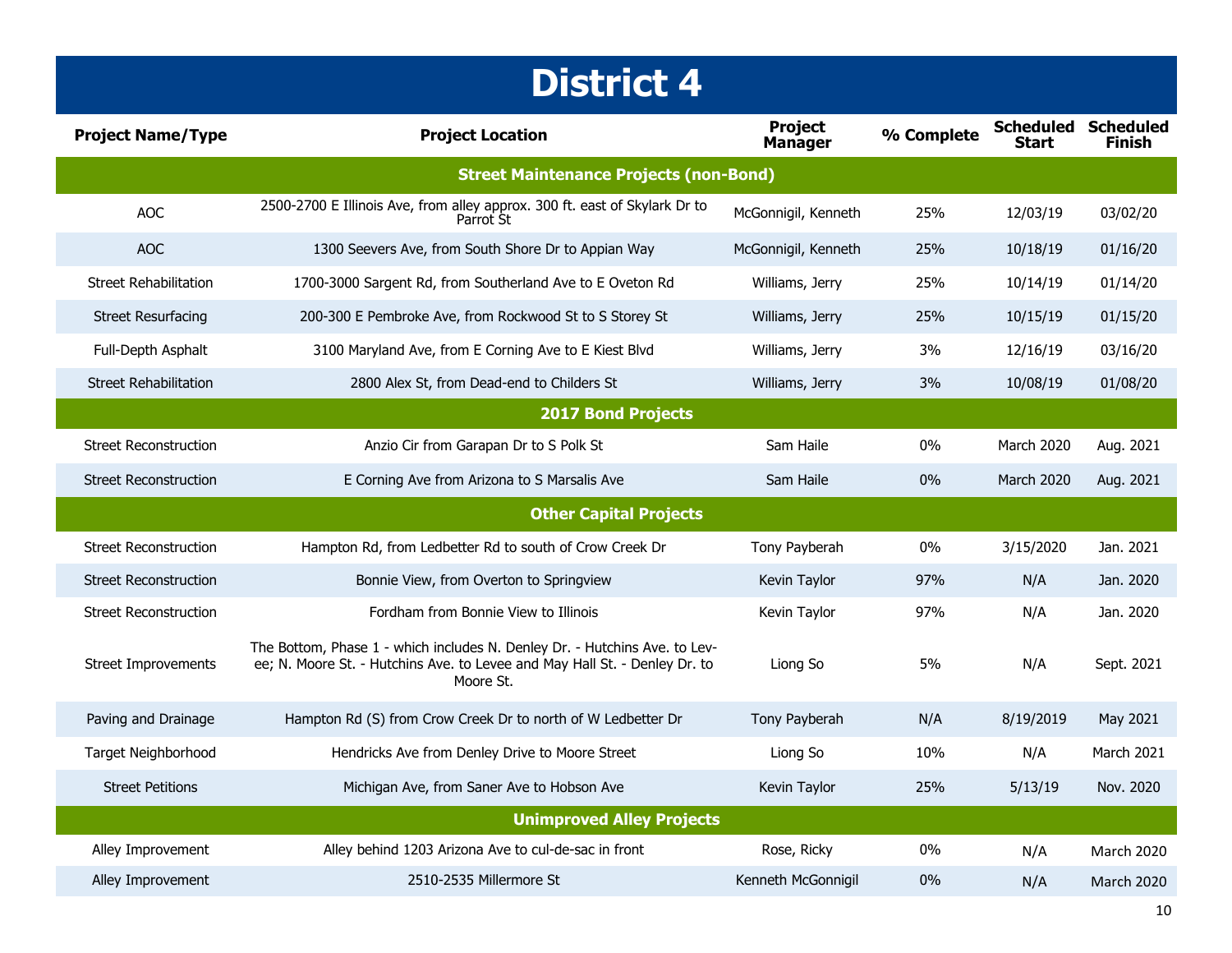| <b>Project Name/</b><br><b>Type</b> | <b>Project Location</b>                                                     | <b>Project Manager % Complete</b> |       | <b>Scheduled Scheduled</b><br>Start | <b>Finish</b>     |
|-------------------------------------|-----------------------------------------------------------------------------|-----------------------------------|-------|-------------------------------------|-------------------|
|                                     | <b>Street Maintenance Projects (non-Bond)</b>                               |                                   |       |                                     |                   |
| Full-Depth Asphalt                  | 2300-2400 Hillburn Dr, from Ravehill Ln to Daingerfield Dr                  | Williams, Jerry                   | 95%   | 10/18/19                            | 01/18/20          |
| Full-Depth Asphalt                  | 1600 Oak Hill Cir, from Eldon Dr to Danville Dr                             | Williams, Jerry                   | 95%   | 12/03/19                            | 03/19/20          |
| Full-Depth Asphalt                  | 8400 Stonehurst St, from Dorfspring Dr to Ridgedorf Dr                      | Williams, Jerry                   | 95%   | 10/18/19                            | 01/18/20          |
| <b>AOC</b>                          | 200 Freddie St, from Bridges St to Redkey St                                | McGonnigil, Kenneth               | 25%   | 11/22/19                            | 02/20/20          |
| <b>AOC</b>                          | 6100 Howard Ave, from Elmira St to Lasca St                                 | McGonnigil, Kenneth               | 25%   | 12/03/19                            | 03/02/20          |
| <b>AOC</b>                          | 8000 S Reno Ct, from Prichard Ln to N Reno Ct                               | McGonnigil, Kenneth               | 25%   | 11/22/19                            | 02/20/20          |
| Street Rehabilitation               | 7100 Fairdale Ave, from Elva Ave to Urban Ave                               | Williams, Jerry                   | 4%    | 12/17/19                            | 03/17/20          |
| <b>Street Rehabilitation</b>        | 900-1000 Gardenview Dr, from dead-end to Alto Garden Dr                     | Williams, Jerry                   | 4%    | 12/17/19                            | 03/17/20          |
|                                     | <b>2017 Bond Projects</b>                                                   |                                   |       |                                     |                   |
| Alley Reconstruction                | 10005-10119 Shayna Dr & 10002-10106 Hymie Cir                               | Jose Lopez                        | $0\%$ | March 2020                          | May 2021          |
| <b>Alley Reconstruction</b>         | 10315-10542 Castlerock Dr, 10315-10529 Checota Dr & 1608-1604 Gardenside Dr | Jose Lopez                        | 0%    | March 2020                          | May 2021          |
| Alley Reconstruction                | 1830-1886 Red Cloud Dr & 9803-9851 Glengreen Dr                             | Jose Lopez                        | $0\%$ | March 2020                          | May 2021          |
| Alley Reconstruction                | 1885-2025 Red Cloud Dr & 2002-2080 Corvette Dr                              | Jose Lopez                        | 0%    | March 2020                          | May 2021          |
|                                     | <b>Other Capital Projects</b>                                               |                                   |       |                                     |                   |
| <b>Street Petitions</b>             | Crenshaw Dr, from Cushing Dr to Old Seagoville Rd                           | Kevin Taylor                      | 25%   | N/A                                 | Nov. 2020         |
|                                     | <b>Unimproved Alley Projects</b>                                            |                                   |       |                                     |                   |
| Alley Improvement                   | 7105-7125 Amy St.                                                           | Kenneth McGonnigil                | 0%    | N/A                                 | March 2020        |
| Alley Improvement                   | 1550-1551 Joan Dr.                                                          | Kenneth McGonnigil                | 0%    | N/A                                 | <b>March 2020</b> |
| Alley Improvement                   | 7354-7532 Ravehill Ln.                                                      | Kenneth McGonnigil                | $0\%$ | N/A                                 | March 2020        |
| Alley Improvement                   | 1404-1476 Templecliff Dr                                                    | Kenneth McGonnigil                | 0%    | N/A                                 | March 2020        |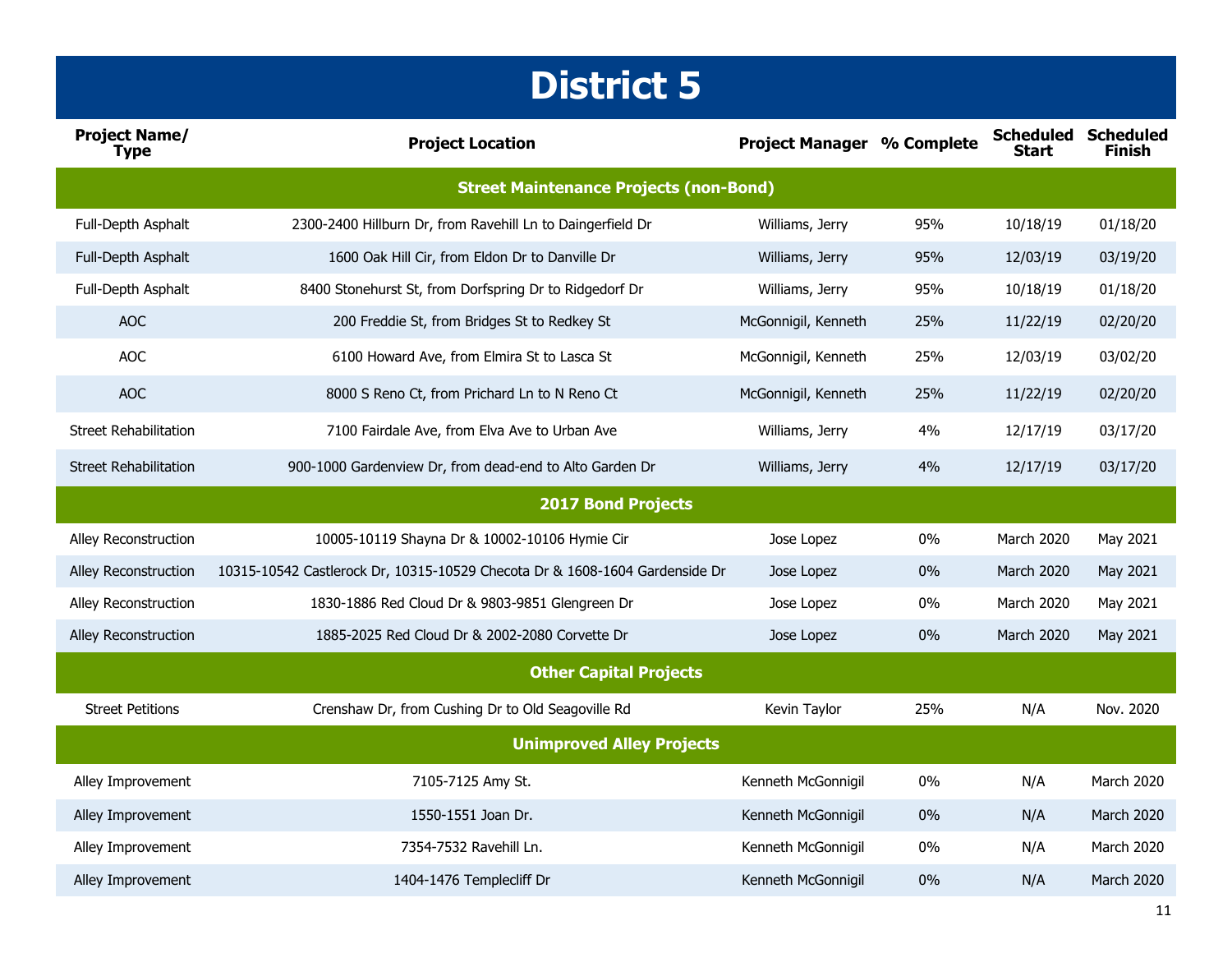| <b>Project Name/</b><br><b>Type</b>      | <b>Project Location</b>                                          | <b>Project Manager</b> | % Complete | <b>Scheduled</b><br><b>Start</b> | <b>Scheduled</b><br><b>Finish</b> |
|------------------------------------------|------------------------------------------------------------------|------------------------|------------|----------------------------------|-----------------------------------|
|                                          | <b>Street Maintenance Projects (non-Bond)</b>                    |                        |            |                                  |                                   |
|                                          | No Street Maintenance Projects scheduled at this time.           |                        |            |                                  |                                   |
|                                          | <b>2017 Bond Projects</b>                                        |                        |            |                                  |                                   |
| <b>Street Reconstruction</b>             | Lenel Pl, from Wemdon Dr to Mixon Dr                             | Lap Trinh              | 0%         | 3/16/2020                        | 3/5/2022                          |
| <b>Street Reconstruction</b>             | Lenel PI, from Clover Ln to Wemdon Dr                            | Lap Trinh              | 0%         | 3/16/2020                        | 3/5/2022                          |
| <b>Street Reconstruction</b>             | Lenel Pl, from Lively Ln to Clover Ln                            | Lap Trinh              | 0%         | 3/16/2020                        | 3/5/2022                          |
| <b>Street Maintenance</b>                | Shady Trl, from Manana Dr to Andjon Dr                           | Christopher Lutz       | N/A        | N/A                              | March 2020                        |
|                                          | <b>Other Capital Projects</b>                                    |                        |            |                                  |                                   |
| Thoroughfares                            | Chalk Hill Rd, from Davis St to 800' south of I-30               | <b>Matthew Stevens</b> | 90%        | N/A                              | May 2020                          |
| Alley between Manana<br>Dr. and Park Ln. | From Larga Dr. to Marsh Ln.                                      | Lap Trinh              | 90%        | N/A                              | <b>March 2020</b>                 |
| Goodnight Lane Phase<br>П                | from Royal Ln. to Harcout Street                                 | Liong So               | 83%        | 8/6/2018                         | <b>July 2020</b>                  |
| Thoroughfares                            | Fort Worth Ave Improvements, from Sylvan Ave to West Commerce St | Horacio Pizzarello     | 30%        | 4/1/2019                         | Oct. 2020                         |
|                                          | <b>Unimproved Alley Projects</b>                                 |                        |            |                                  |                                   |
| Alley Improvement                        | 4114-4198 Beechwood Ln.                                          | Kenneth McGonnigil     | 0%         | N/A                              | March 2020                        |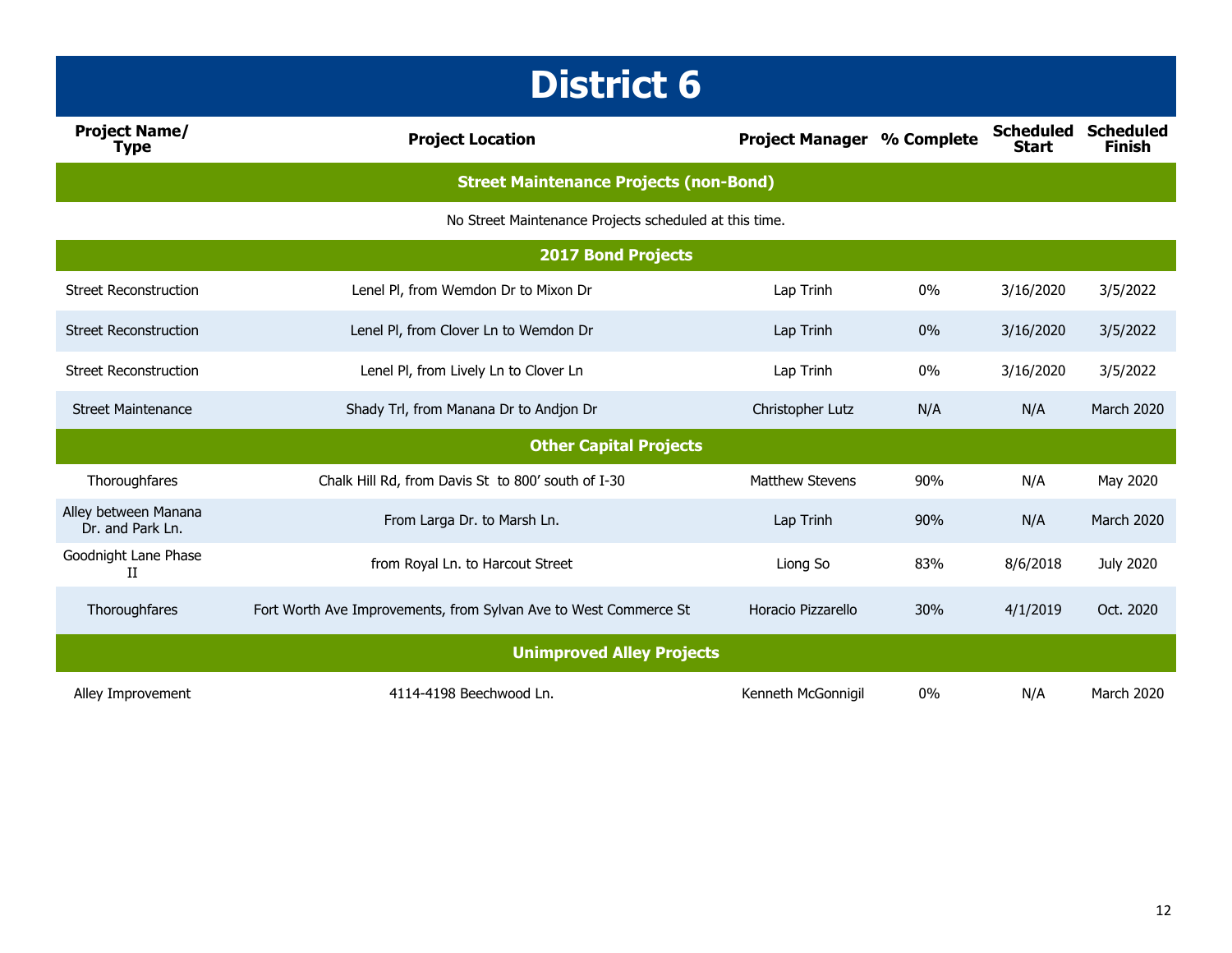| <b>Project Name/Type</b>         | <b>Project Location</b>                                                         | <b>Project Manager % Complete</b> |     | <b>Scheduled Scheduled</b><br>Start | <b>Finish</b> |  |  |  |
|----------------------------------|---------------------------------------------------------------------------------|-----------------------------------|-----|-------------------------------------|---------------|--|--|--|
|                                  | <b>Street Maintenance Projects (non-Bond)</b>                                   |                                   |     |                                     |               |  |  |  |
| Full-Depth Asphalt               | 1300 South Blvd, from Parnell St to Gould St                                    | Williams, Jerry                   | 95% | 10/21/19                            | 01/21/20      |  |  |  |
| Full-Depth Asphalt               | 6000 Woodville St, from Dorris St to Valentine St                               | Williams, Jerry                   | 95% | 12/03/19                            | 03/03/20      |  |  |  |
| <b>AOC</b>                       | 5100 Military Pkwy, from Cooper St, from bridge east of Parkdale Dr to Parkdale | McGonnigil, Kenneth               | 25% | 12/03/19                            | 03/02/20      |  |  |  |
| Partial Reconstruction           | 2200 Cooper St, from Central Serv E to Edgewood St                              | McGonnigil, Kenneth               | 25% | 12/11/19                            | 03/10/20      |  |  |  |
| Partial Reconstruction           | 7200-7300 Hunnicut Rd, from Everglade Rd to Banting Way                         | McGonnigil, Kenneth               | 25% | 12/11/19                            | 03/10/20      |  |  |  |
| <b>Street Rehabilitation</b>     | 3700 Elmira St, from Parkdale Dr to Belgrade Ave                                | Williams, Jerry                   | 4%  | 12/17/19                            | 03/17/20      |  |  |  |
|                                  | <b>2017 Bond Projects</b>                                                       |                                   |     |                                     |               |  |  |  |
| <b>Street Resurfacing</b>        | Jennie Lee Ln from N St Augustine Dr to Mossglen Dr                             | Christopher Lutz                  | 75% | 5/6/2019                            | Dec. 2019     |  |  |  |
|                                  | <b>Other Capital Projects</b>                                                   |                                   |     |                                     |               |  |  |  |
| <b>Complete Streets</b>          | S Lamar St, from I-45 to Hatcher                                                | Dhiyaa Tohme                      | 60% | 9/28/2015                           | June 2020     |  |  |  |
| <b>Complete Streets</b>          | Grand Ave, from S. Good Latimer to R.B. Cullum Ave                              | Dhiyaa Tohme                      | 50% | 5/20/2015                           | March 2020    |  |  |  |
| <b>Complete Streets</b>          | MLK, from R.B. Cullum Ave to S.M. Wright                                        | Dhiyaa Tohme                      | 60% | 9/28/2015                           | May 2020      |  |  |  |
| Public/Private Development       | Meek St, from Carbondale St to Hull St                                          | Liong So                          | 10% | N/A                                 | March 2021    |  |  |  |
| <b>Street Reconstruction</b>     | JB Jackson Jr. Blvd, from Grand Ave to MLK Jr. Blvd                             | Dhiyaa Tohme                      | 60% | 9/28/2015                           | March 2020    |  |  |  |
| <b>Street Reconstruction</b>     | Beall Street from Dolphin to Dead End                                           | Mehari Abraha                     | 2%  | N/A                                 | Sept. 2021    |  |  |  |
| <b>Street Reconstruction</b>     | Imperial St from Robert L. Parrish Ave To Montie St                             | Osiris Muhammad                   | N/A | Jan. 2020                           | Sept. 2021    |  |  |  |
| <b>Street Reconstruction</b>     | Mingo Street from Dolphin to Dead End                                           | Mehari Abraha                     | 2%  | N/A                                 | Sept. 2021    |  |  |  |
| <b>Street Reconstruction</b>     | Montie St from Imperial St To Junction St                                       | Osiris Muhammad                   | N/A | Jan. 2020                           | Sept. 2021    |  |  |  |
| <b>Unimproved Alley Projects</b> |                                                                                 |                                   |     |                                     |               |  |  |  |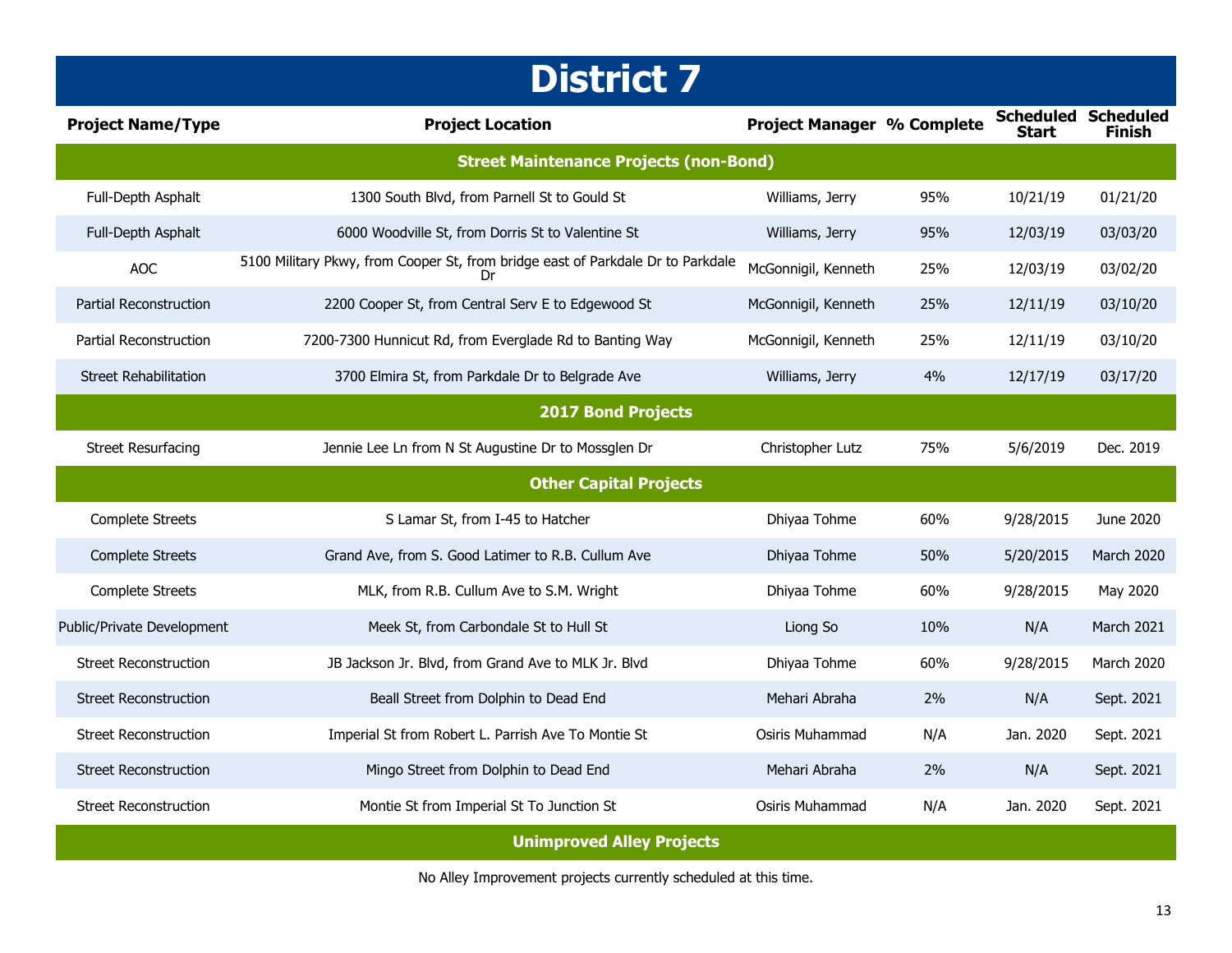| <b>Project Name/</b><br>Type | <b>Project Location</b>                                     | <b>Project Manager</b> | % Complete | <b>Scheduled</b><br><b>Start</b> | <b>Scheduled</b><br><b>Finish</b> |
|------------------------------|-------------------------------------------------------------|------------------------|------------|----------------------------------|-----------------------------------|
|                              | <b>Street Maintenance Projects (non-Bond)</b>               |                        |            |                                  |                                   |
| Full-Depth Asphalt           | 300 Stoneport Dr, from Bellbrook Dr to Pemberton Hill Rd    | Williams, Jerry        | 95%        | 12/03/19                         | 03/03/20                          |
| Partial Reconstruction       | 8400-8800 S Hampton Rd, from LBJ Serv S to Beckleymeade Ave | McGonnigil, Kenneth    | 25%        | 10/14/19                         | 12/30/19                          |
| <b>Street Rehabilitation</b> | 2600-2900 Ripple Rd, from Tracy Rd to Johnson Ln            | Williams, Jerry        | 4%         | 11/12/19                         | 02/12/20                          |
| Full-Depth Asphalt           | 9200-9400 Metz Ave, from Hogan Dr to W Danieldale Rd        | Williams, Jerry        | 3%         | 12/16/19                         | 03/16/20                          |
| <b>Street Restoration</b>    | 2700 Lucky Ln, from Tracy Rd to Barree Dr                   | Williams, Jerry        | 3%         | 10/10/19                         | 01/10/20                          |
|                              | <b>2017 Bond Projects</b>                                   |                        |            |                                  |                                   |
| Sidewalk Improvements        | Council District 8 sidewalks (various locations)            | Efrain Trejo           | 60%        | 8/5/2019                         | 7/25/2021                         |
| Partial Reconstruction       | Arborcrest Dr, from Glencaim Dr to S RL Thornton Serv W     | Christopher Lutz       | N/A        | N/A                              | <b>March 2020</b>                 |
|                              | <b>Other Capital Projects</b>                               |                        |            |                                  |                                   |

No Capital Improvement Projects scheduled at this time.

**Unimproved Alley Projects** 

No Alley Improvement Projects scheduled at this time.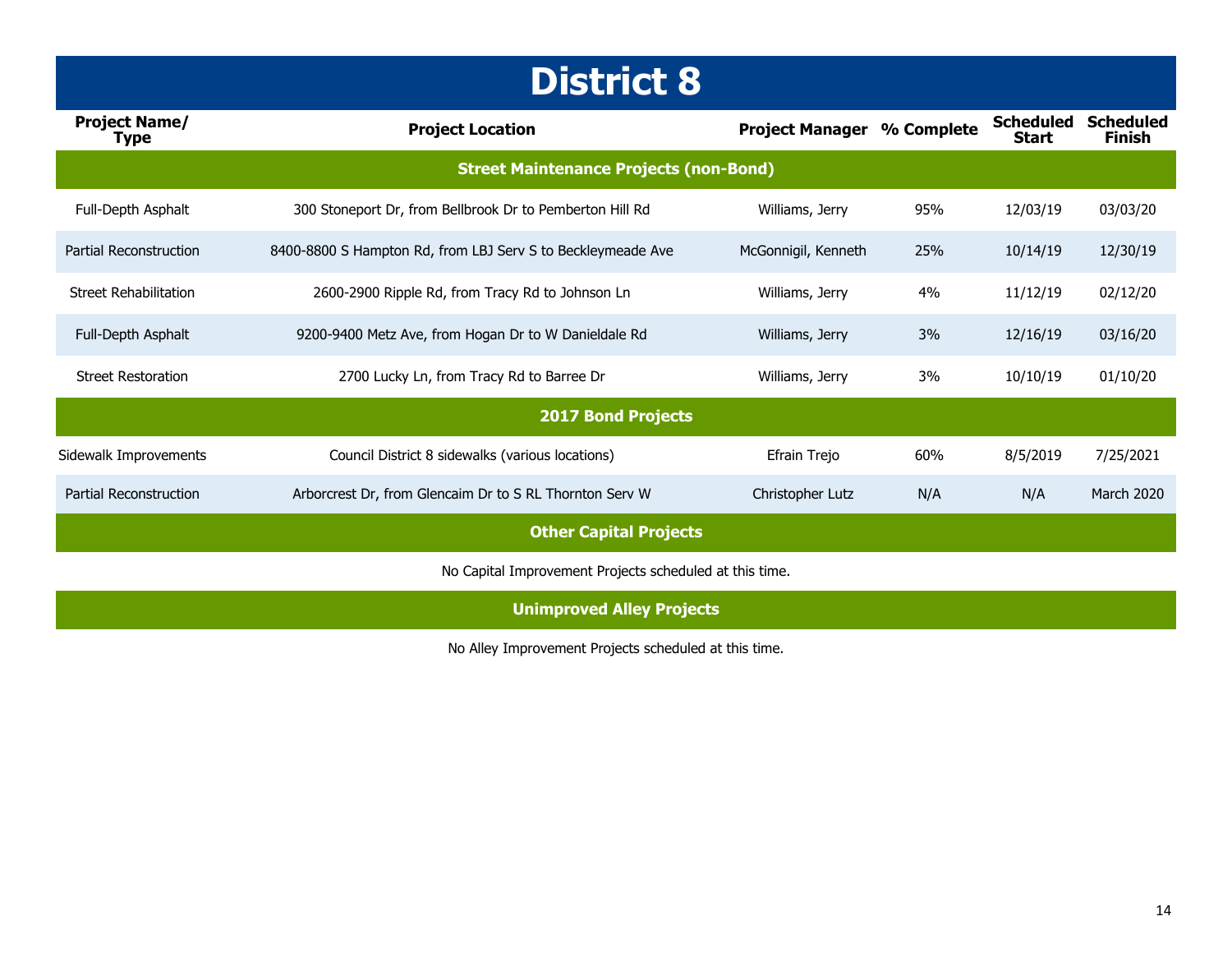| <b>Project Name/</b><br><b>Type</b> | <b>Project Location</b>                                | <b>Project Manager % Complete</b> |     | <b>Scheduled</b><br><b>Start</b> | <b>Scheduled</b><br><b>Finish</b> |  |
|-------------------------------------|--------------------------------------------------------|-----------------------------------|-----|----------------------------------|-----------------------------------|--|
|                                     | <b>Street Maintenance Projects (non-Bond)</b>          |                                   |     |                                  |                                   |  |
|                                     | No Street Maintenance Projects scheduled at this time. |                                   |     |                                  |                                   |  |
|                                     | 2017 Bond Projects                                     |                                   |     |                                  |                                   |  |
| <b>Street Resurfacing</b>           | Wyatt St, from Maplegrove Ln to Wyatt Cir              | Christopher Lutz                  | N/A | N/A                              | March 2020                        |  |
| Partial Reconstruction              | Dawn Dr, from Gus Thomasson Rd to Thale Dr             | Christopher Lutz                  | N/A | N/A                              | March 2020                        |  |
| Partial Reconstruction              | Gus Thomasson Rd, from Dawn Dr to Desdemona Dr         | Christopher Lutz                  | N/A | N/A                              | March 2020                        |  |
| Partial Reconstruction              | Gus Thomasson Rd, from Easton Rd to Sylvia Dr          | Christopher Lutz                  | N/A | N/A                              | March 2020                        |  |
| Partial Reconstruction              | Gus Thomasson Rd, from Sylvia Dr to Dawn Dr            | Christopher Lutz                  | N/A | N/A                              | March 2020                        |  |
| <b>Partial Reconstruction</b>       | Hambrick Rd, from Champa Dr to Northlake Dr            | Christopher Lutz                  | N/A | N/A                              | March 2020                        |  |
| Partial Reconstruction              | Meadowlark Ln, from Santa Maria Ln to Sperry St        | Christopher Lutz                  | N/A | N/A                              | March 2020                        |  |
| <b>Partial Reconstruction</b>       | Pasadena Pl, from Pasadena Ave to Winsted Dr           | Christopher Lutz                  | N/A | N/A                              | March 2020                        |  |
| <b>AOC</b>                          | Rutgers Dr, from Trammel Dr to Middlebury Dr           | Christopher Lutz                  | N/A | N/A                              | March 2020                        |  |
| <b>AOC</b>                          | Sylvia Dr, from Crest Ridge Dr to Desdemona Dr         | Christopher Lutz                  | N/A | N/A                              | March 2020                        |  |
| <b>Other Capital Projects</b>       |                                                        |                                   |     |                                  |                                   |  |
| Streetscape / Urban<br>Design       | Casa View and Gus Thomasson Streetscape Improvements   | Liong So                          | 70% | N/A                              | March 2020                        |  |
| <b>Unimproved Alley Projects</b>    |                                                        |                                   |     |                                  |                                   |  |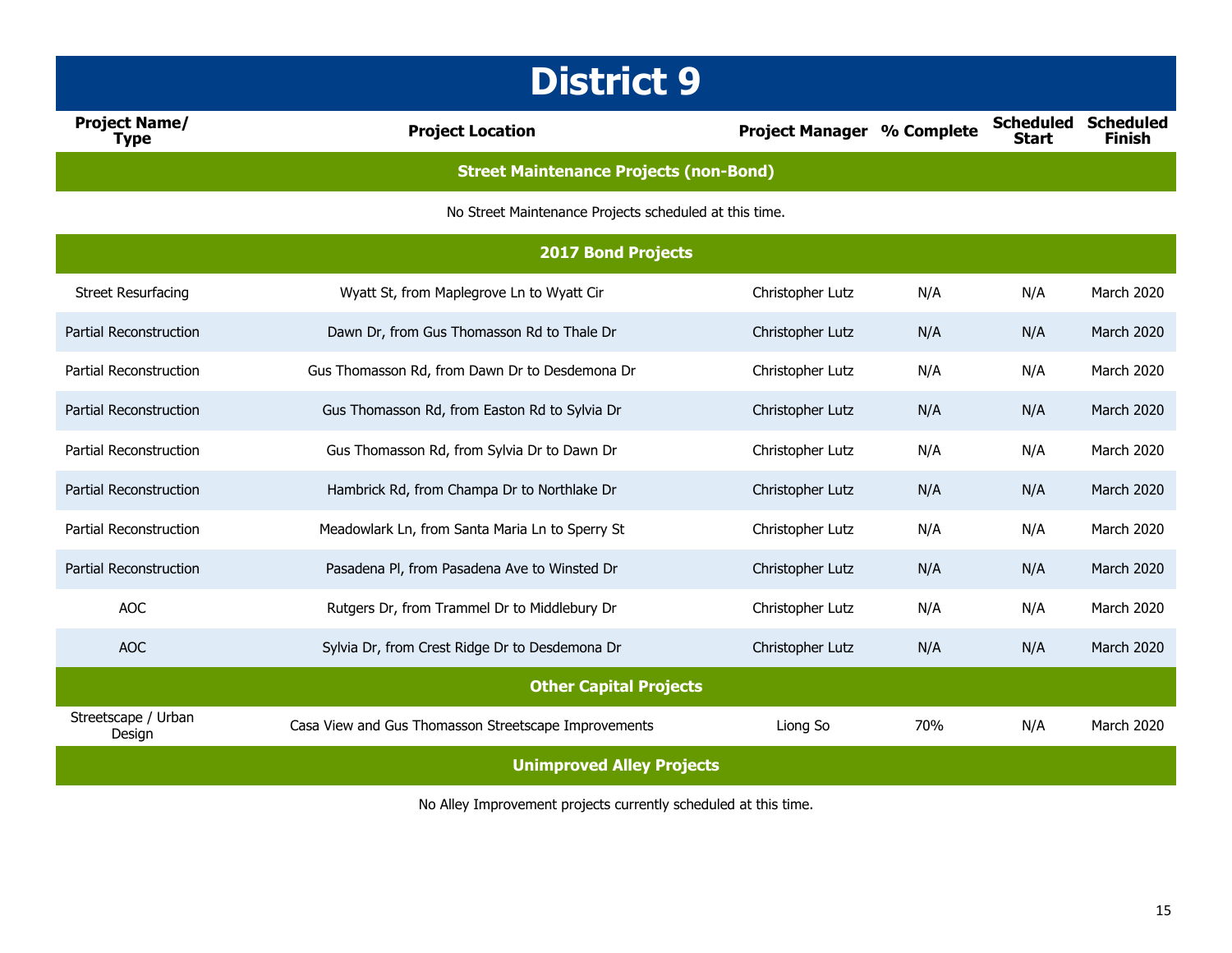| <b>District 10</b>                                   |                                                                        |                             |            |              |                                             |
|------------------------------------------------------|------------------------------------------------------------------------|-----------------------------|------------|--------------|---------------------------------------------|
| <b>Project Name/Type</b>                             | <b>Project Location</b>                                                | <b>Project Manag-</b><br>er | % Complete | <b>Start</b> | <b>Scheduled Scheduled</b><br><b>Finish</b> |
|                                                      | <b>Street Maintenance Projects (non-Bond)</b>                          |                             |            |              |                                             |
|                                                      | No Street Maintenance Projects scheduled at this time.                 |                             |            |              |                                             |
|                                                      | <b>2017 Bond Projects</b>                                              |                             |            |              |                                             |
| Alley Reconstruction                                 | 9003-9131 Webb Kay Dr & 9006-9132 Windy Crest Dr                       | Horacio Pizzarello          | 0%         | 2/17/2020    | 10/20/2020                                  |
| Alley Reconstruction                                 | 9506-9650 Dartridge Dr & 9605-9679 Covemeadow Dr                       | Horacio Pizzarello          | 0%         | 2/17/2020    | 10/20/2020                                  |
| Alley Reconstruction                                 | 9603-9616 Greensprint Drive & 9626-9626 Church Rd                      | Horacio Pizzarello          | 0%         | 2/17/2020    | 10/20/2020                                  |
| Alley Reconstruction                                 | 9606-9734 Shady Dale Lane & 9709-9733 Shoreview Rd                     | Horacio Pizzarello          | 0%         | 2/17/2020    | 10/20/2020                                  |
| <b>Alley Reconstruction</b>                          | 9805-8805 Buxhill Dr, 9804-9846 Chiswell Rd & 8805-8817 Fenchurch Rd   | Horacio Pizzarello          | 0%         | 2/17/2020    | 10/20/2020                                  |
| <b>Street Reconstruction Local</b><br><b>Streets</b> | Lockhaven Dr from Lynford Dr to Lanshire Dr                            | Horacio Pizzarello          | 0%         | 2/17/2020    | 12/20/2020                                  |
| <b>Street Reconstruction Local</b><br><b>Streets</b> | Lynford Dr from Ferndale Rd to Lockhaven Dr                            | Horacio Pizzarello          | $0\%$      | 2/17/2020    | 12/20/2020                                  |
| <b>Street Reconstruction Local</b><br><b>Streets</b> | Lockhaven Dr from Lockyer Dr to Lynford Dr                             | Horacio Pizzarello          | 0%         | 2/17/2020    | 12/20/2020                                  |
| <b>Street Reconstruction Local</b><br><b>Streets</b> | Lockhaven Dr from E Northwest Hwy to Lockyer Dr                        | Horacio Pizzarello          | 0%         | 2/17/2020    | 12/20/2020                                  |
| <b>Partial Reconstruction</b>                        | Caulan Dr, from Willowdell Dr to Galva Dr                              | Christopher Lutz            | N/A        | N/A          | March 2020                                  |
| Partial Reconstruction                               | Chesterton Dr, from Lynbrook Dr to Lanward Dr                          | Christopher Lutz            | N/A        | N/A          | <b>March 2020</b>                           |
| Partial Reconstruction                               | Chiswell Rd, from Lanshire Dr to Audelia Rd                            | Christopher Lutz            | N/A        | N/A          | March 2020                                  |
| <b>Street Maintenance</b>                            | LaValle Ln, from Woodbrook Dr to Greenville Ave                        | Christopher Lutz            | N/A        | N/A          | March 2020                                  |
| <b>Street Resurfacing</b>                            | Loma Vista Dr, from Club Meadows Dr to Echo Valley Dr                  | Christopher Lutz            | N/A        | N/A          | March 2020                                  |
| <b>Other Capital Projects</b>                        |                                                                        |                             |            |              |                                             |
| Lake Highlands Trail Extension<br>South              | Lake Highlands Town Center to White Rock Trail West of Skillman Street | Tony Payberah               | 30%        | 4/22/2019    | April 2020                                  |
| Intergov. Partnership Projects                       | LBJ/Skillman Interchange (LBJ East)                                    | Chiamin Korngiebel          | N/A        | Aug. 2019    | Dec. 2024                                   |
| <b>Unimproved Alley Projects</b>                     |                                                                        |                             |            |              |                                             |

No Alley Maintenance Projects scheduled at this time.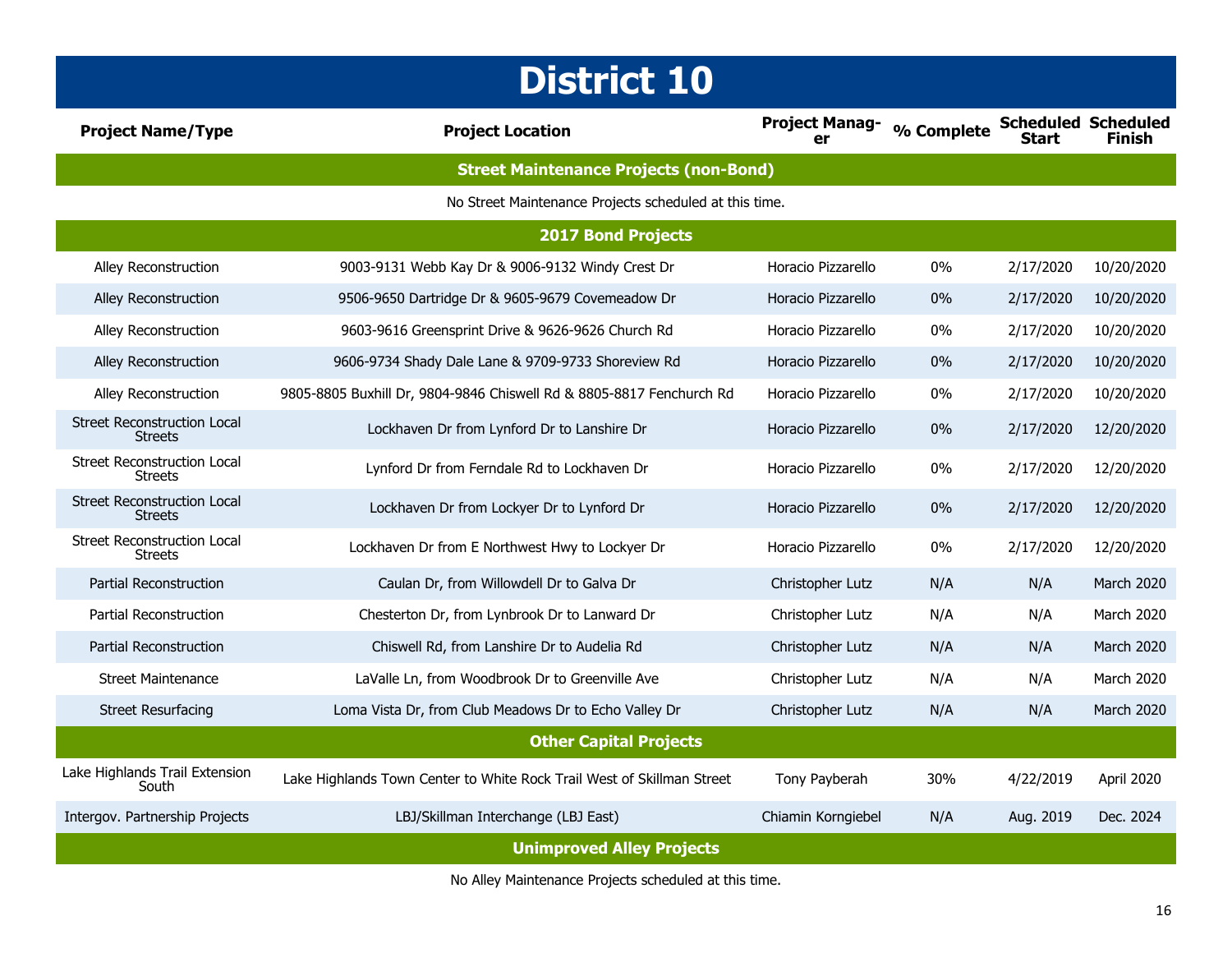| <b>Project Name/</b><br><b>Type</b> | <b>Project Location</b>                                 | <b>Project Manager % Complete</b> |     | <b>Scheduled</b><br><b>Start</b> | <b>Scheduled</b><br><b>Finish</b> |  |
|-------------------------------------|---------------------------------------------------------|-----------------------------------|-----|----------------------------------|-----------------------------------|--|
| <b>Street Maintenance Projects</b>  |                                                         |                                   |     |                                  |                                   |  |
| Partial Reconstruction              | 6000 La Cosa Dr, from Preston Rd to Trails End Dr       | McGonnigil, Kenneth               | 25% | 10/01/19                         | March 2020                        |  |
|                                     | <b>2017 Bond Projects</b>                               |                                   |     |                                  |                                   |  |
| <b>Street Resurfacing</b>           | Haraby Ct, from Preston Trail Dr to end of pavement     | Christopher Lutz                  | N/A | N/A                              | March 2020                        |  |
| <b>Street Resurfacing</b>           | Dove Brook Cir, from Stone Canyon Rd to end of pavement | Christopher Lutz                  | N/A | N/A                              | March 2020                        |  |
| Partial Reconstruction              | Greenwich Ln, from Hampstead Ln to Forest Ln            | Christopher Lutz                  | N/A | N/A                              | March 2020                        |  |
| <b>Street Resurfacing</b>           | Gladeside Ct, from Gladeside Ct to Preston Trail Dr     | Christopher Lutz                  | N/A | N/A                              | <b>March 2020</b>                 |  |
| Partial Reconstruction              | Midpark Rd, from Goldmark Dr to N Central Serv E        | Christopher Lutz                  | N/A | N/A                              | March 2020                        |  |
| <b>Street Resurfacing</b>           | Steuben Ct, from Preston Trail Dr to Steuben Ct         | Christopher Lutz                  | N/A | N/A                              | March 2020                        |  |
| <b>Street Resurfacing</b>           | Meadowside Dr, from Laurel Wood Ln to Kendallwood Dr    | Christopher Lutz                  | N/A | N/A                              | March 2020                        |  |
| <b>Street Resurfacing</b>           | Knollview Dr, from Hillcrest Rd to Hillcrest Rd         | Christopher Lutz                  | N/A | N/A                              | March 2020                        |  |
| <b>AOC</b>                          | Vallew View Ln, from Valley View Ln to L B J Serv       | Christopher Lutz                  | N/A | N/A                              | March 2020                        |  |
| <b>Other Capital Projects</b>       |                                                         |                                   |     |                                  |                                   |  |

No other Capital Improvement Projects scheduled at this time.

**Unimproved Alley Projects**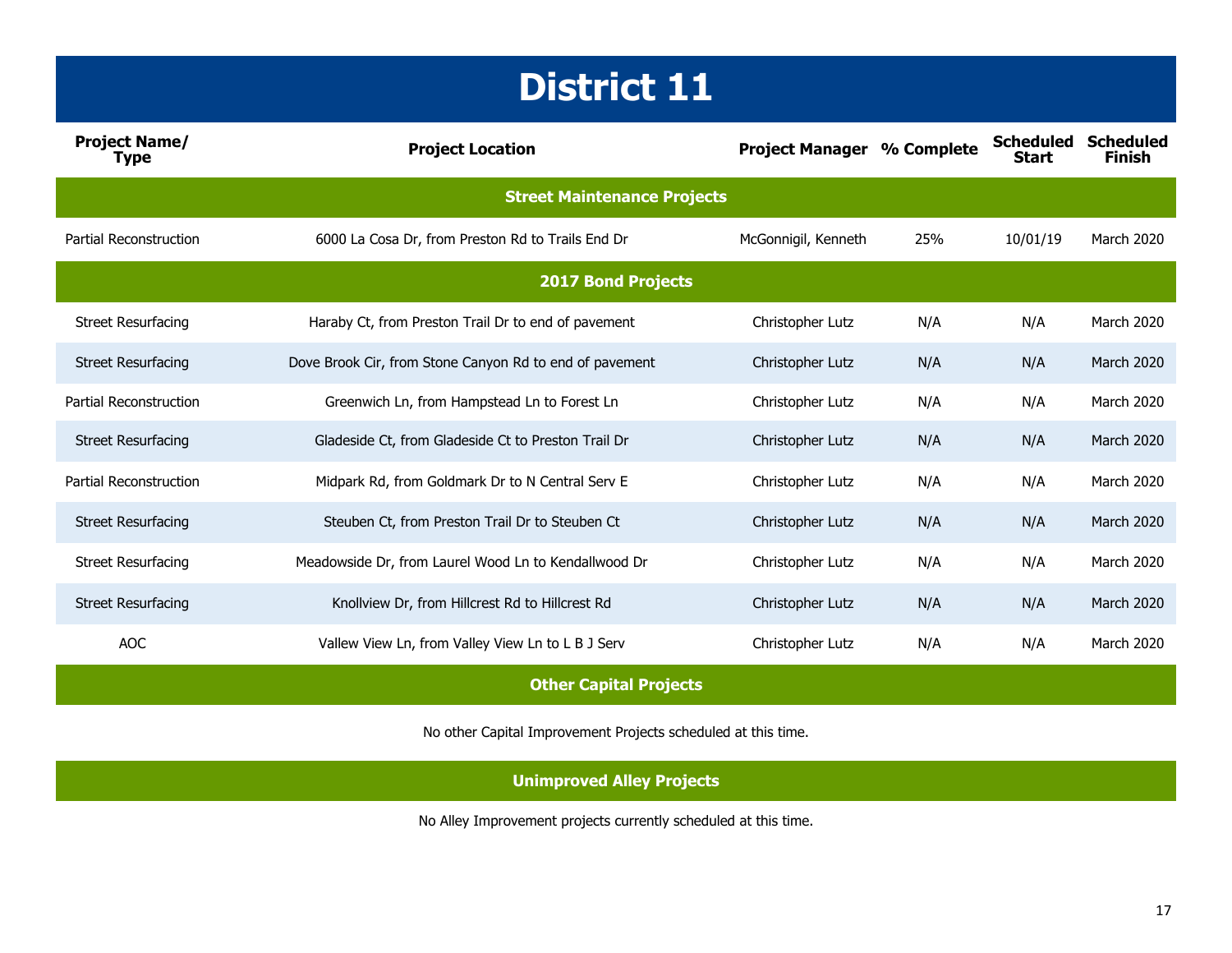| <b>Project Name/</b><br><b>Type</b>                  | <b>Project Location</b>                                       | <b>Project Manager % Complete</b> |       | <b>Scheduled</b><br><b>Start</b> | <b>Scheduled</b><br>Finish |
|------------------------------------------------------|---------------------------------------------------------------|-----------------------------------|-------|----------------------------------|----------------------------|
|                                                      | <b>Street Maintenance Projects (non-Bond)</b>                 |                                   |       |                                  |                            |
|                                                      | No Street Maintenance Projects scheduled at this time.        |                                   |       |                                  |                            |
|                                                      | <b>2017 Bond Projects</b>                                     |                                   |       |                                  |                            |
| <b>Street Reconstruction</b><br>Thoroughfares        | Frankford Rd (Wb Lane Only), from City Limit to Appleridge Dr | Manieeta Sitaula                  | $0\%$ | March 2020                       | June 2021                  |
| <b>Street Reconstruction</b><br>Thoroughfares        | Davenport Rd, from Winding Creek Rd to Creek Bend Rd          | Manjeeta Sitaula                  | $0\%$ | <b>March 2020</b>                | June 2021                  |
| <b>Street Reconstruction</b><br><b>Local Streets</b> | Crownover Ct from Genstar Ln to End of Pavement               | Osiris Muhammad                   | N/A   | March 2020                       | <b>March 2022</b>          |
| <b>Street Reconstruction</b><br><b>Local Streets</b> | Mimms Dr from Featherwood Dr to Mimms Dr                      | Osiris Muhammad                   | N/A   | March 2020                       | March 2022                 |
| Alley Reconstruction                                 | 7607-7777 La Sobrina Dr & 7624-7772 Querida Ln                | <b>Travis Coltharp</b>            | N/A   | March 2020                       | <b>March 2022</b>          |
| Alley Reconstruction                                 | 7620-7768 La Manga Dr & 7625-7771 Querida Ln                  | <b>Travis Coltharp</b>            | N/A   | March 2020                       | <b>March 2022</b>          |
| Alley Reconstruction                                 | 7805-7871 La Verdura Dr & 7806-7846 El Pastel Dr              | <b>Travis Coltharp</b>            | N/A   | March 2020                       | <b>March 2022</b>          |
| Alley Reconstruction                                 | 7805-7887 Querida Ln & 7808-7858 La Manga Dr                  | <b>Travis Coltharp</b>            | N/A   | March 2020                       | March 2022                 |
| Alley Reconstruction                                 | 7806-7870 Querida Ln & 7807-7867 La Sobrina Dr                | <b>Travis Coltharp</b>            | N/A   | March 2020                       | <b>March 2022</b>          |
| Partial Reconstruction                               | Campbell Rd, from Colegrove Dr to Hillcrest Rd                | Christopher Lutz                  | N/A   | N/A                              | <b>March 2020</b>          |
| <b>Other Capital Projects</b>                        |                                                               |                                   |       |                                  |                            |
| Alley Reconstruction                                 | 17203-17215 Townsley Ct                                       | Ashok Patel                       | N/A   | Jan. 2020                        | Sept. 2020                 |
| Alley Reconstruction                                 | 6834-6922 Blue Mesa Dr & 17702-17726 Hillcrest Rd             | <b>Ashok Patel</b>                | 99%   | N/A                              | Sept. 2020                 |
| Alley Reconstruction                                 | 7114-7122 Claren Ct & 7104-7112 Judi Ct                       | Ashok Patel                       | 99%   | N/A                              | Sept. 2020                 |
| Alley Reconstruction                                 | 17101-17409 Earthwind Dr & 6001-6101 Campbell Rd              | <b>Ashok Patel</b>                | 99%   | N/A                              | Sept. 2020                 |
| Alley Reconstruction                                 | 17726-17820 Hillcrest Rd & 6926-6930 Blue Mesa Dr             | Ashok Patel                       | 99%   | N/A                              | Sept. 2020                 |
|                                                      | <b>Unimproved Alley Projects</b>                              |                                   |       |                                  |                            |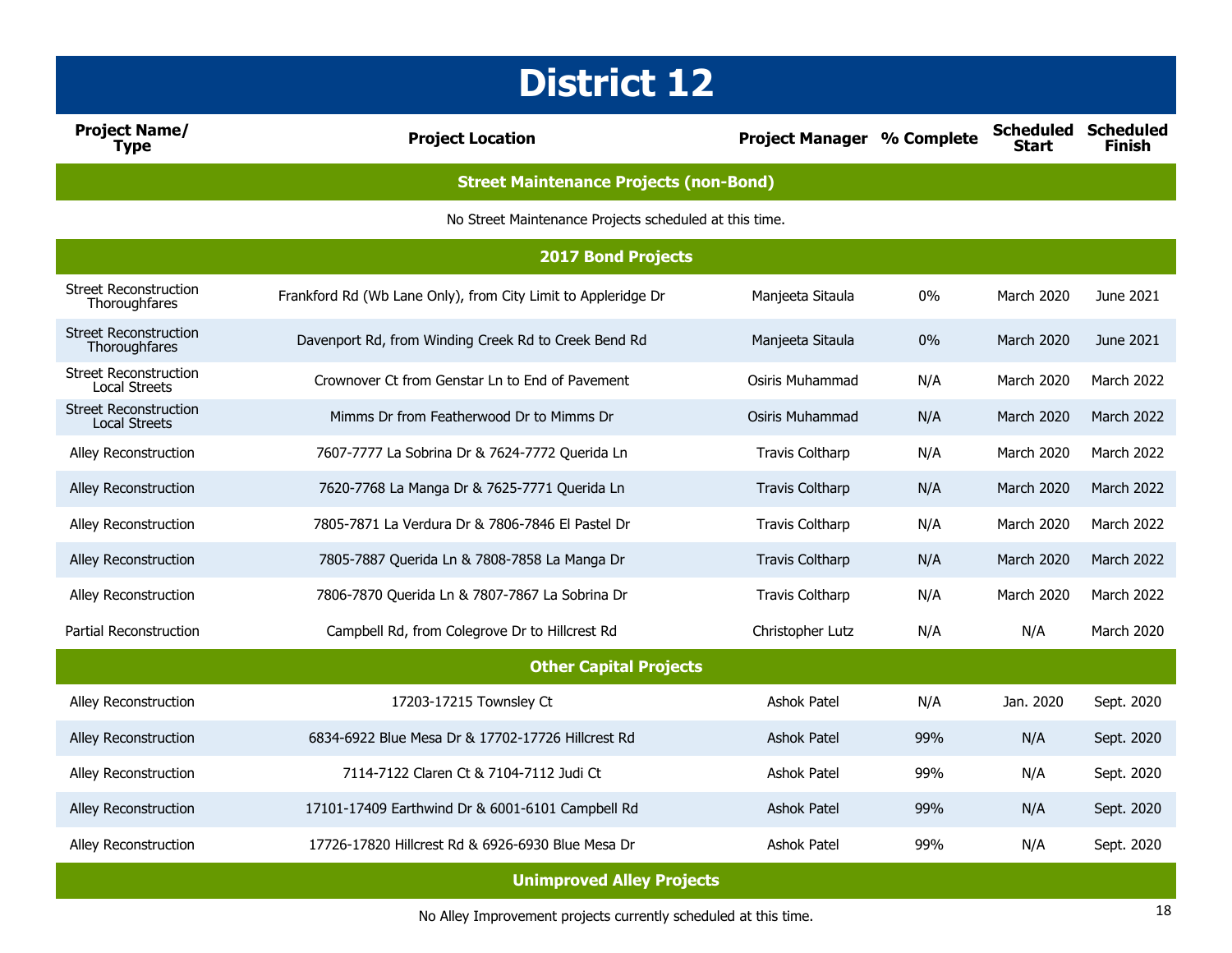| <b>Project Name/</b><br>Type                  | <b>Project Location</b>                                  | <b>Project Manager</b> | % Complete | <b>Scheduled</b><br><b>Start</b> | <b>Scheduled</b><br><b>Finish</b> |  |
|-----------------------------------------------|----------------------------------------------------------|------------------------|------------|----------------------------------|-----------------------------------|--|
| <b>Street Maintenance Projects (non-Bond)</b> |                                                          |                        |            |                                  |                                   |  |
| Street Rehabilitation                         | 4800 Alan Dale Ln, from Cherokee Trl to Shadywood Ln     | Williams, Jerry        | 4%         | 10/21/19                         | 01/21/20                          |  |
| <b>2017 Bond Projects</b>                     |                                                          |                        |            |                                  |                                   |  |
| Street Reconstruction<br>Local Streets        | Joyce Way from Thackery St to Hillcrest Rd               | Sam Haile              | $0\%$      | March 2020                       | Aug. 2021                         |  |
| <b>Street Reconstruction</b><br>Local Streets | Meadow Crest Dr from Inwood Road to Lamplighter Lane     | Sam Haile              | $0\%$      | March 2020                       | Aug. 2021                         |  |
| Street Resurfacing                            | Cochran Chapel Cir, from Midway Rd to Cochran Chapel Cir | Christopher Lutz       | N/A        | N/A                              | March 2020                        |  |
| <b>Street Resurfacing</b>                     | Hillcrest Rd, from Park Ln to Walnut Hill Ln             | Christopher Lutz       | N/A        | N/A                              | <b>March 2020</b>                 |  |
| <b>AOC</b>                                    | Stefani Dr, from Hillcrest Rd to Boedeker St             | Christopher Lutz       | N/A        | N/A                              | <b>March 2020</b>                 |  |
|                                               | <b>Other Capital Projects</b>                            |                        |            |                                  |                                   |  |

No other Capital Improvement Projects scheduled at this time.

| <b>Unimproved Alley Projects</b> |                             |                    |       |     |                   |
|----------------------------------|-----------------------------|--------------------|-------|-----|-------------------|
| Alley Improvement                | 5905-5959 Colhurst St.      | Kenneth McGonnigil | $0\%$ | N/A | <b>March 2020</b> |
| Alley Improvement                | 6023-6143 Joyce Way         | Kenneth McGonnigil | 0%    | N/A | March 2020        |
| Alley Improvement                | 6506-6630 Pemberton Dr.     | Kenneth McGonnigil | $0\%$ | N/A | <b>March 2020</b> |
| Alley Improvement                | 5510-5564 Preston Haven Dr. | Kenneth McGonnigil | $0\%$ | N/A | March 2020        |
| Alley Improvement                | 8715-8799 Rexford Dr.       | Kenneth McGonnigil | $0\%$ | N/A | <b>March 2020</b> |
| Alley Improvement                | 9863-9863 Rockbrook Dr.     | Kenneth McGonnigil | $0\%$ | N/A | <b>March 2020</b> |
| Alley Improvement                | 11110-11280 Russwood Cir.   | Kenneth McGonnigil | 0%    | N/A | March 2020        |
| Alley Improvement                | 5311-5423 Stonegate Rd.     | Kenneth McGonnigil | $0\%$ | N/A | <b>March 2020</b> |
| Alley Improvement                | 5700-5730 Stonegate Rd.     | Kenneth McGonnigil | $0\%$ | N/A | March 2020        |
| Alley Improvement                | 10405-10515 Westlawn Dr.    | Kenneth McGonnigil | $0\%$ | N/A | <b>March 2020</b> |